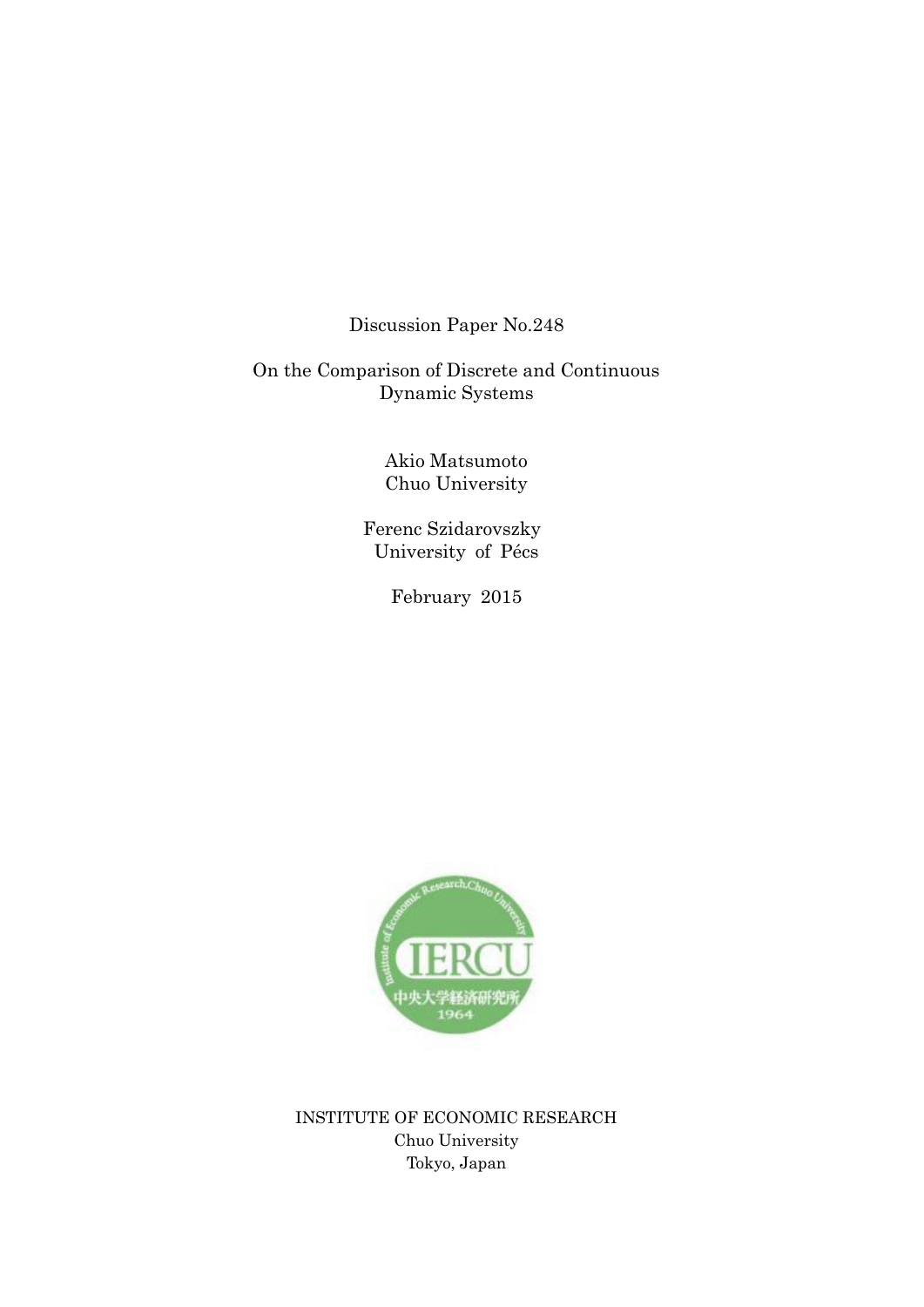# On the Comparison of Discrete and Continuous Dynamic Systems

Akio Matsumoto<br/>† Ferenc Szidarovszky‡

#### Abstract

The stability conditions of continuous and discrete dynamic systems are compared showing simple reason why continuous systems are more stable than their discrete counterparts.

Keywords. Continuous and discrete systems, linear and nonlinear systems, Delay dynamic system

This paper has been prepared while the second author was a visiting professor at the Department of Economics of Chuo University. The authors highly appreciate the financial supports from the MEXT-Supported Program for the Strategic Research Foundation at Private Universities 2013-2017, the Japan Society for the Promotion of Science (Grant-in-Aid for Scientific Research (C) 24530202, 25380238 and 26380316). The usual disclaimers apply.

<sup>&</sup>lt;sup>†</sup>Professor, Department of Economics, Senior Researcher, International Center for further Development of Dynamic Economic Research, Chuo University, 742-1, Higashi-Nakano, Hachio ji, Tokyo, 192-0393, Japan; akiom@tamacc.chuo-u.ac.jp

<sup>&</sup>lt;sup>‡</sup>Visting Professor of Department of Economics at Chuo University, Professor, Department of Applied Mathematics, University of Pécs, Ifjúság, u. 6, H-7624, Pécs, Hungary; szidarka@gmail.com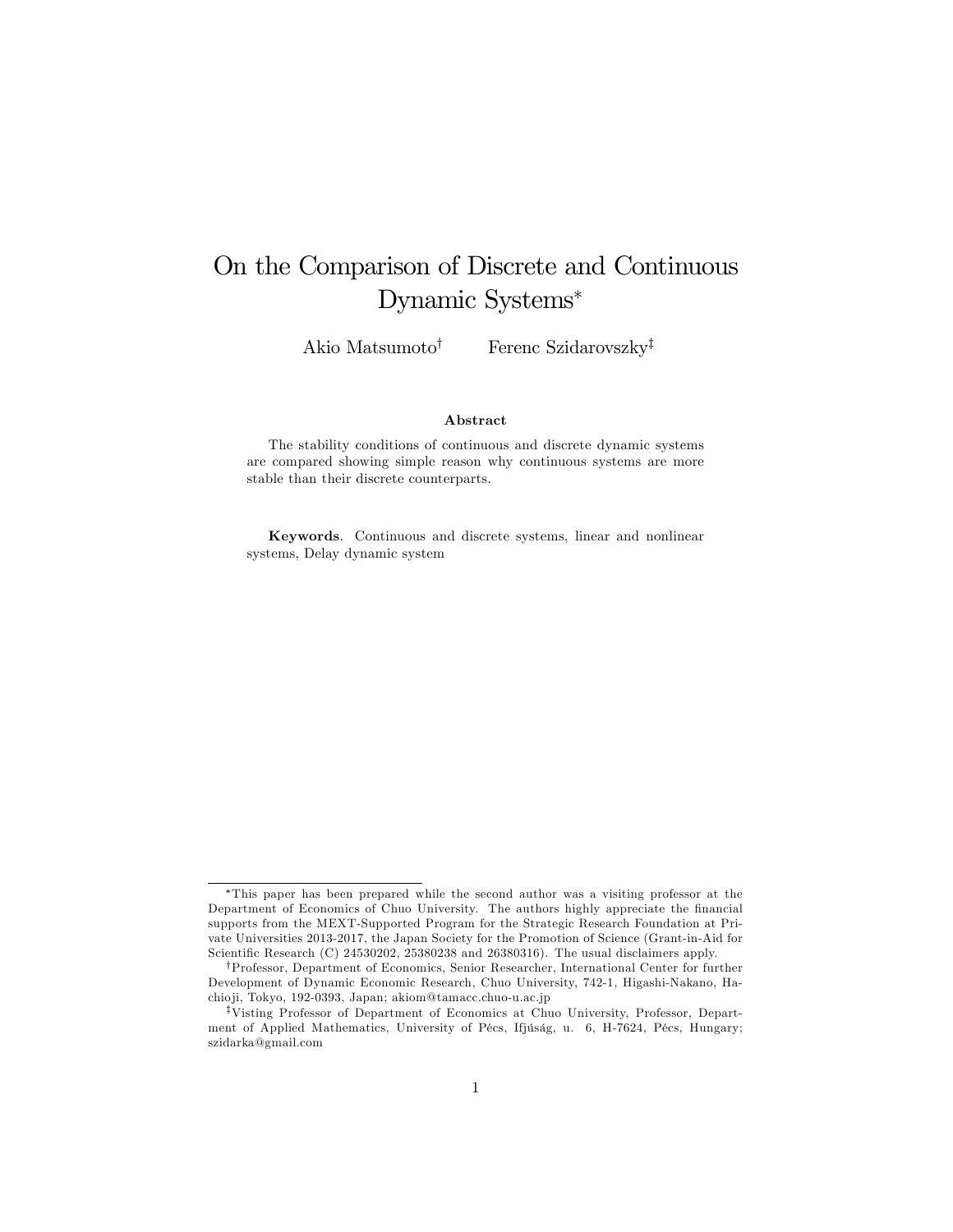# 1 Introduction

It is a well-known that in examining dynamic economic systems that continuous models are more stable than discrete systems. This is demostrated in many works including Bischi et al. (2010), where the discrete and continuous versions of the different extensions of the Cournot oligopoly model are examined. In this note we give general mathematical reasons for this fact by comparing the eigenvalues of the Jacobians as well as comparing the condtitions on the characteristic polynomial coefficients in the two-dimensional case.

# 2 Stability Conditions

### 2.1  $n$  dimensional system

Considere an n-dimensional continuous system

$$
\dot{x}_i(t) = f_i(x_1(t), x_2(t), \dots, x_n(t)) \quad (i = 1, 2, \dots, n)
$$
\n(1)

where funcions  $f_i$  are continuously differentiable in the neighborhood of a steady state  $\bar{x} = (\bar{x}_1, \bar{x}_2, \dots, \bar{x}_n)$ . The linearized system around this steady state has the form

$$
\dot{x}_{i\delta}(t) = \sum_{j=1}^{n} \frac{\partial f_i(\bar{x})}{\partial x_j} x_{j\delta}(t)
$$
\n(2)

where  $x_{i\delta}(t) = x_i(t) - \bar{x}_i$  for all i. This is a linear system and it is well-known (see for example, Szidarovszky and Bahill, 1998) that the steady state  $\bar{x}$  is asymptotically stable if and only if all eigenvalues of the coefficient matrix have negative real parts. Notice that the coefficient matrix is the Jacobian of system (1) at the steady state are given by

$$
\mathbf{J}_{\mathbf{C}} = \begin{pmatrix} \frac{\partial f_1(\bar{\mathbf{x}})}{\partial x_1} & \cdots & \frac{\partial f_1(\bar{\mathbf{x}})}{\partial x_n} \\ \vdots & \vdots & \ddots \\ \frac{\partial f_n(\bar{\mathbf{x}})}{\partial x_1} & \cdots & \frac{\partial f_n(\bar{\mathbf{x}})}{\partial x_n} \end{pmatrix} . \tag{3}
$$

where the subscritp  $C^{\prime\prime}$  stands for continuous.

The corresponding discrete system is obtained by replacing the derivatives  $\dot{x}_i(t)$  by the increments  $x_i(t + 1) - x_i(t)$  which results in the discrete system,

 $x_i(t + 1) = x_i(t) + f_i(x_1(t), x_2(t), ..., x_n(t))$   $(i = 1, 2, ..., n).$  (4)

The linearized version of this equation is clearly

$$
x_{i\delta}(t+1) = x_{i\delta}(t) + \sum_{j=1}^{n} \frac{\partial f_i(\bar{x})}{\partial x_j} x_{j\delta}(t)
$$
(5)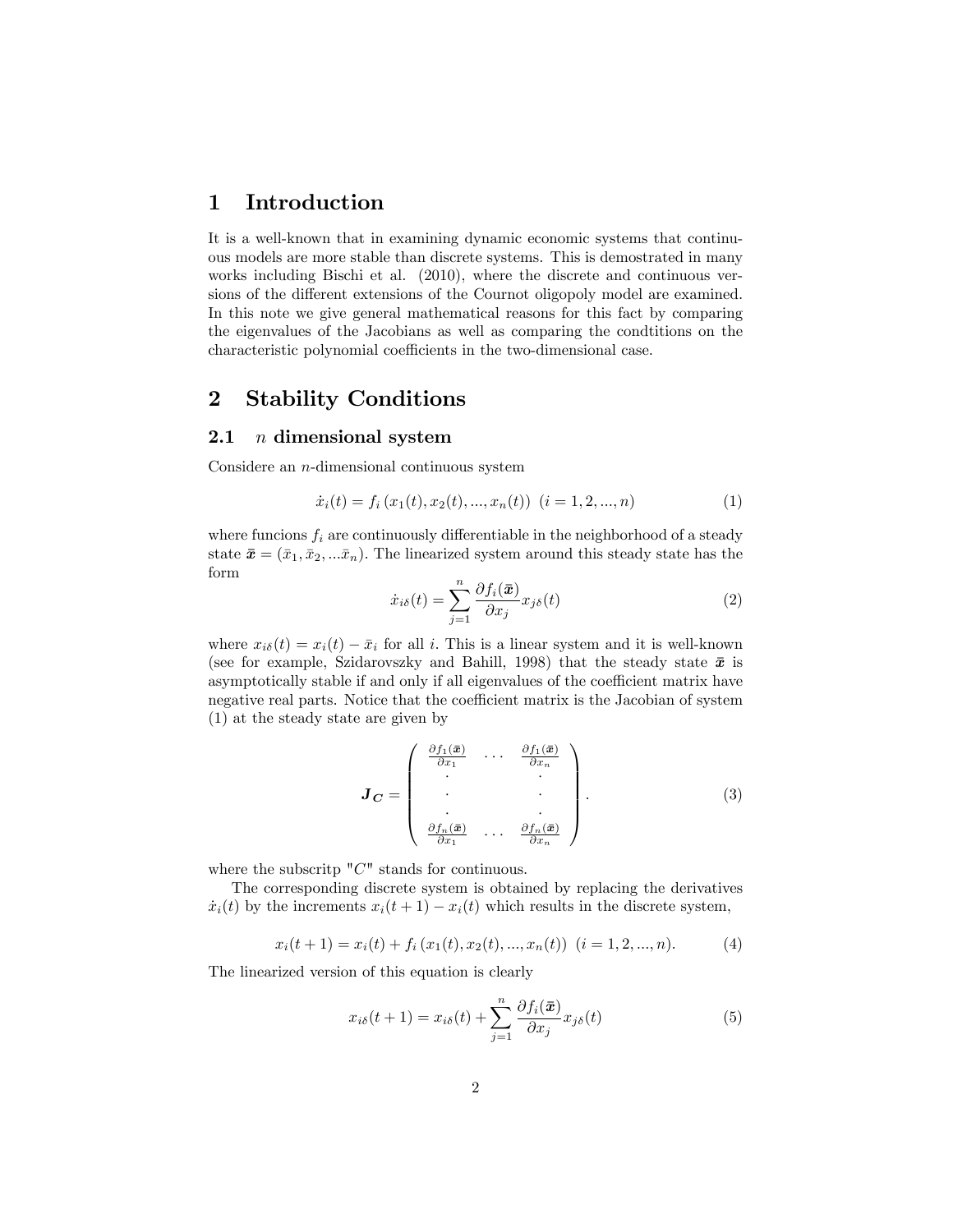where we use the simple fact that systems  $(1)$  and  $(4)$  have the same steady state. It is also well-known that  $\bar{x}$  is asymptotically stable if and only if all eigenvalues of the coefficient matrix of system  $(5)$  are inside the unit circle. The coefficient matrix of this system is

$$
\boldsymbol{J}_{\boldsymbol{D}} = \begin{pmatrix} 1 + \frac{\partial f_1(\boldsymbol{\bar{x}})}{\partial x_1} & \cdots & \frac{\partial f_1(\boldsymbol{\bar{x}})}{\partial x_n} \\ \vdots & \vdots & \ddots \\ \frac{\partial f_n(\boldsymbol{\bar{x}})}{\partial x_1} & \cdots & 1 + \frac{\partial f_n(\boldsymbol{\bar{x}})}{\partial x_n} \end{pmatrix}
$$
(6)

where the subscrit " $D$ " stands for discrete. The coefficient matrices in (3) and (6) apparently satisfy the relation,

$$
\boldsymbol{J}_D = \boldsymbol{I} + \boldsymbol{J}_C \tag{7}
$$

where **I** is the  $n \times n$  identity matrix. Therefore  $\lambda_D$  is an eigenvalue of  $J_D$  if and only if  $\lambda^D = 1 + \lambda^C$  with some eigenvalue  $\lambda^C$  of  $J_C$ . Concerning stability of these two dynamic systems, we have the following two results:

- (I) If  $|\lambda^D|$  < 1, then  $\text{Re}(\lambda^C)$  < 0.
- (II)  $\text{Re}(\lambda^C) < 0$  does not necessarily implies  $|\lambda^D| < 1$ .

We first prove result  $(I)$  by assuming that the discrete system is asymptotically stable. Inequality  $\left|\lambda^D\right| < 1$  means that  $\lambda^D$  is inside the unity circle. In Figure 1, the stable region of the discrete system is the union of the red region and the part of the yellow region surrounded by the dotted and real curves. So  $1 + \lambda^C$  is in the unit circle that is the dotted circle shifted to left by a unity, therefore  $\lambda^C$  is inside the circle with unit radius and center  $-1$  as shown as the yellow region in Figure  $1(A)$ .<sup>1</sup> It is clear that the real parts of all points of this circle are negative, implying that the stability of the discrete system implies the stability of the continuous system. This proves the statement (I).

We proceed to prove result  $(II)$ . Assume that the continuous system is stable. Then  $\text{Re}(\lambda^C) < 0$ , so  $1 + \lambda^C$  belongs to the region located to the left of the vertical line  $\text{Re}(\lambda) = +1$  as shown in Figure 1(B), where we also indicate the dotted unit cycle in which the discrete system is stable. It is clear that the unit circle is only a small part of the stability region of the continous system, which is the union of the yellow and red regions. So stability of the continuous system

$$
(1+\alpha)^2 + \beta^2 < 1^2,
$$

and it is necssary that  $|1 + \alpha| < 1$  holds, that is,  $-2 < \alpha < 0$ .

<sup>&</sup>lt;sup>1</sup>If  $1 + \lambda^C = 1 + \alpha + i\beta$ , then  $|1 + \lambda^C| < 1$  can be rewritten as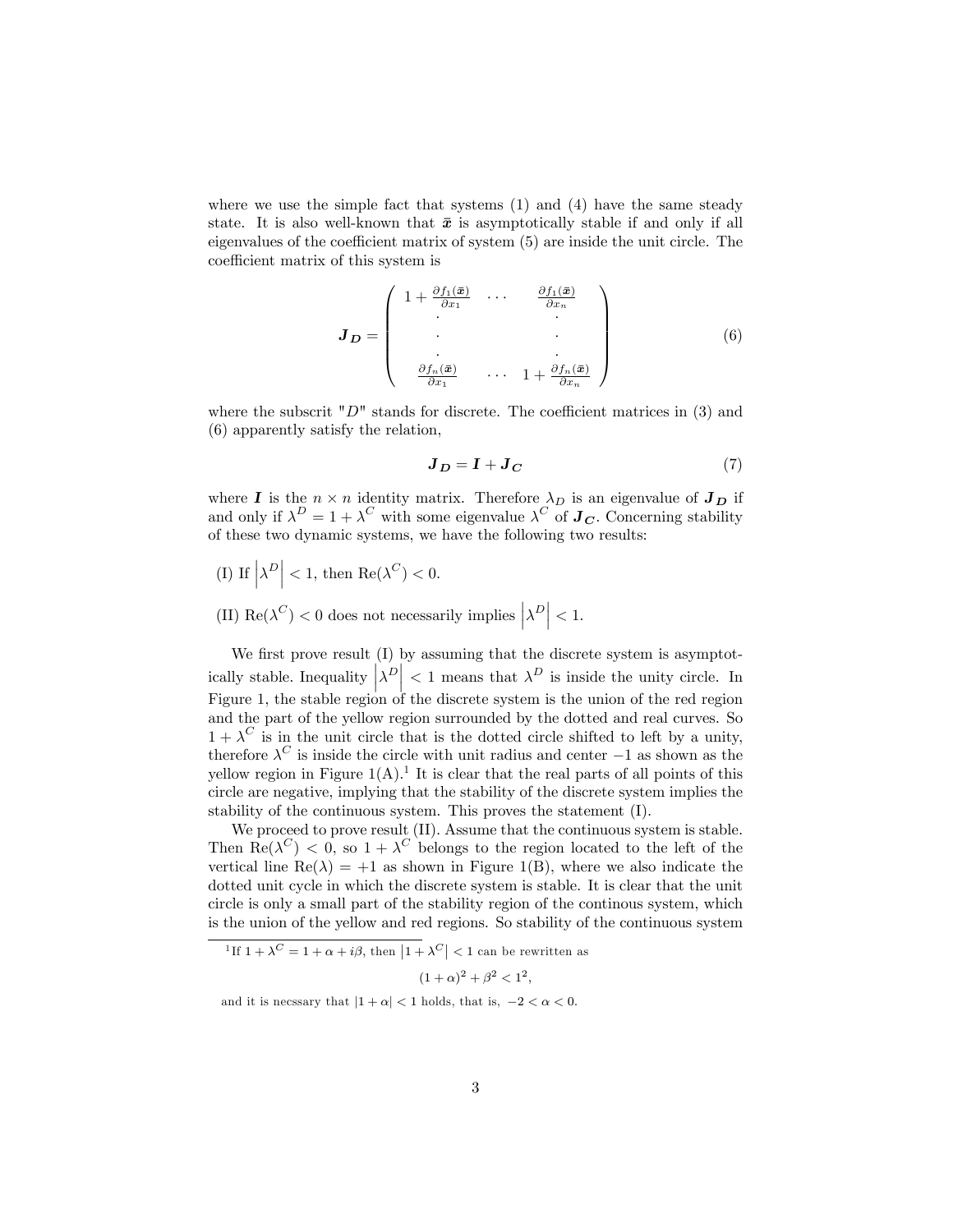

does not necessarily imply the same for the corresponding discrete system.

#### Figure 1. Stability regions

In the following two subsections, we turn attention to the special cases, that is, two and three dimensional systems and convert the stability results obtained just above to the ones in terms of the coefficients of the characteristic equations.

### 2.2 Two dimensional systems

In the two dimensional case we will show the same conclusions on stability of the systems based on the coefficients of the characteristic polynomials. Assume that the coefficient martix of the continuous system is given by

$$
\boldsymbol{J}_{\boldsymbol{C}} = \left( \begin{array}{cc} a & b \\ c & d \end{array} \right) \tag{8}
$$

and then the coefficient matix of the discrete system turns to be

$$
\boldsymbol{J}_{\boldsymbol{D}} = \boldsymbol{I} + \boldsymbol{J}_{\boldsymbol{C}} = \begin{pmatrix} a+1 & b \\ c & d+1 \end{pmatrix} . \tag{9}
$$

The characteristic polynomial of  $J_C$  can be written as

$$
\det(\mathbf{J}_{\mathbf{C}} - \lambda \mathbf{I}) = \lambda^2 - (a + d)\lambda + (ad - bc). \tag{10}
$$

The roots have negative real parts if and only if

$$
A = a + d < 0
$$
\n
$$
B = ad - bc > 0
$$
\n
$$
(11)
$$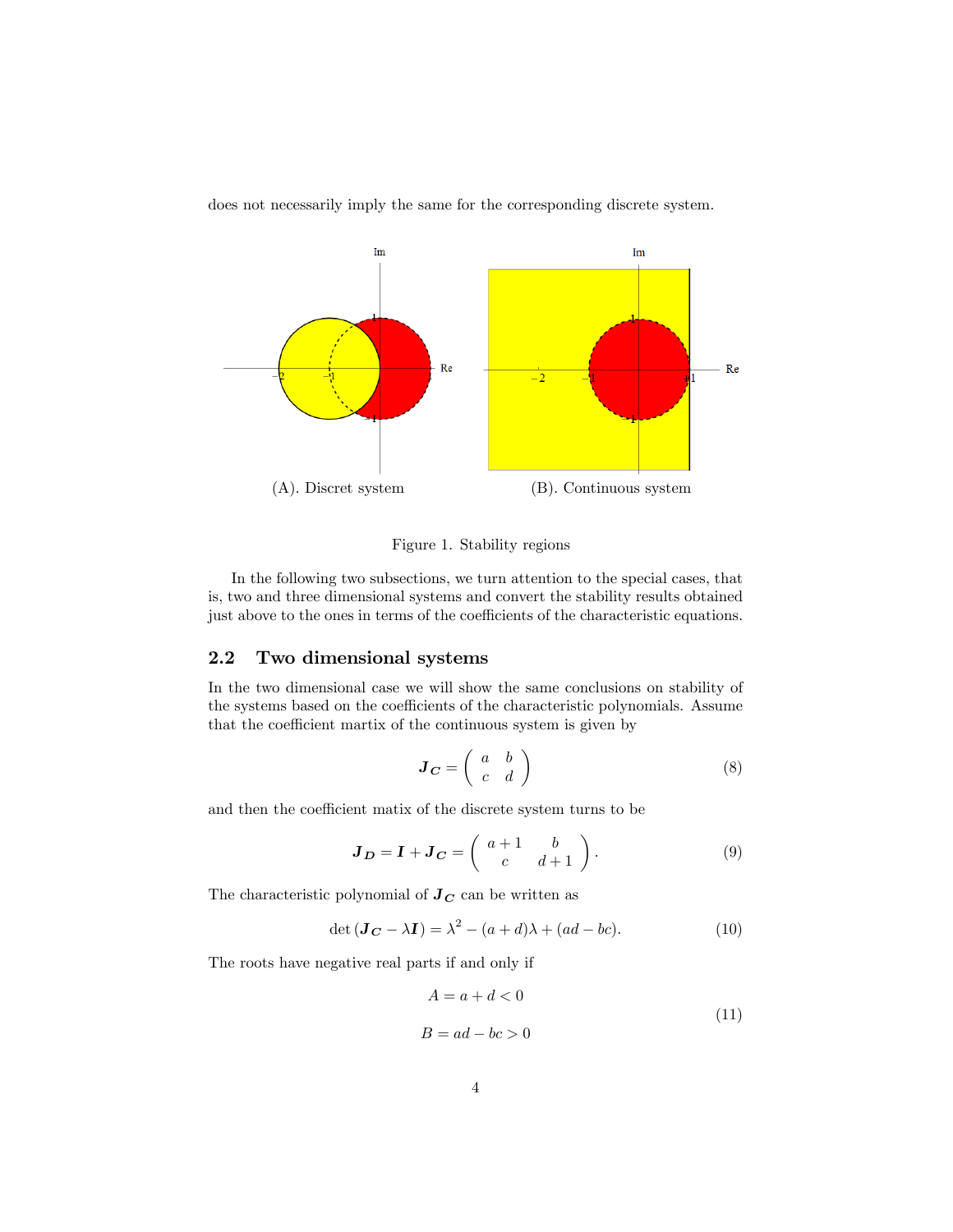as shown in Szidaovszky and Bahill (1998). The characteristic polynomial of  $J_D$  has the following form:

$$
\det(\mathbf{J}_{\mathbf{D}} - \lambda \mathbf{I}) = \lambda^2 - (a + d + 2)\lambda + (ad + a + d + 1 - bc)
$$
  
=  $\lambda^2 - (A + 2)\lambda + (A + B + 1).$  (12)

The roots are inside the unit circle if and only if

$$
A + B + 1 < 1,
$$
\n
$$
(A + 2) + (A + B + 1) + 1 > 0,
$$
\n
$$
-(A + 2) + (A + B + 1) + 1 > 0,
$$
\n
$$
(13)
$$

as shown in Bischi et al. (2010). Relations (11) show that point  $(A, B)$  is in the second quadrant, however (13) can be written as

$$
A + B < 0,
$$
\n
$$
2A + B + 4 > 0,
$$
\n
$$
B > 0.
$$
\n
$$
(14)
$$

In Figure 3 we illustrate the region of the points  $(A, B)$  satisfying (11) by the union of the yellow and red regions and the region of the point satisfying (14) with the red region. It is clear that the red region is only a small subset of the union of the yellow and red regions showing that the stability of the discrete system implies stability for the continuous system but not the other way round.



Figure 2. Comparison of stability regions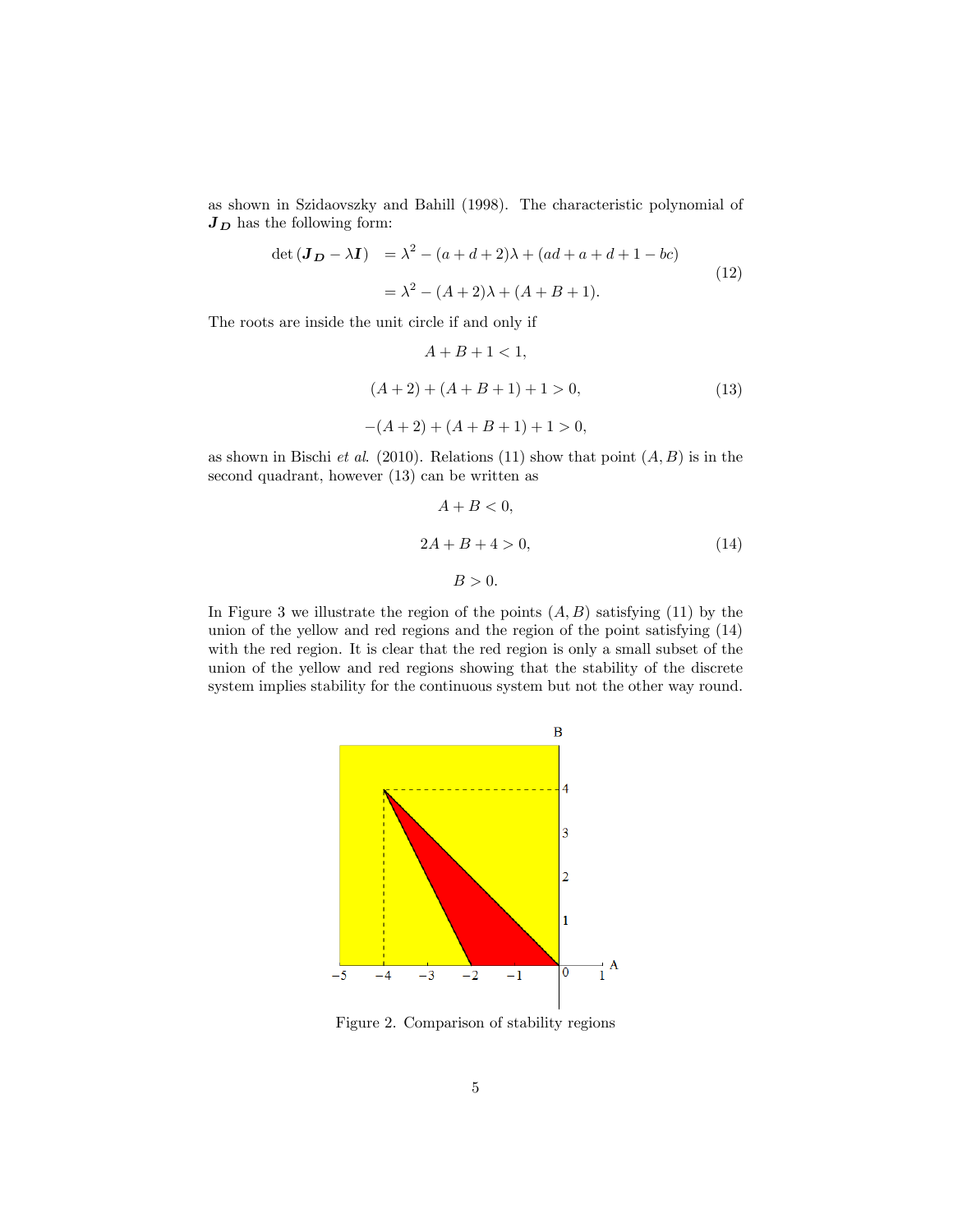## 2.3 Three Dimensional Systems

Consider next a three-dimensional discrete system with characteristic polynomial,

$$
\varphi(\lambda) = (\lambda)^3 + a_1(\lambda)^2 + a_2\lambda + a_3. \tag{15}
$$

As shown by Farebrother (1973), the eigenvalues are inside the unit circle if and only if

$$
1 + a_1 + a_2 + a_3 > 0,
$$
  
\n
$$
1 - a_1 + a_2 - a_3 > 0,
$$
  
\n
$$
1 - a_2 + a_1 a_3 - a_3^2 > 0,
$$
  
\n
$$
3 - a_2 > 0.
$$
  
\n(16)

The eigenvalues of the corresponding continuous system are  $\lambda^C = \lambda^D - 1$  due to equation (7). So replacing  $\lambda$  in the right hand side of equation (15) with  $\lambda + 1$ yields the characteristic equation of the continuous system,

$$
(\lambda + 1)^3 + a_1(\lambda + 1)^2 + a_2(\lambda + 1) + a_3
$$
  
=  $\lambda^3 + (3 + a_1)\lambda^2 + (3 + 2a_1 + a_2)\lambda + (1 + a_1 + a_2 + a_3).$ 

So the system is asymptotically stable if and only if

$$
3 + a_1 > 0,
$$
  
\n
$$
3 + 2a_1 + a_2 > 0,
$$
  
\n
$$
1 + a_1 + a_2 + a_3 > 0,
$$
  
\n
$$
(3 + a_1)(3 + 2a_1 + a_2) - (1 + a_1 + a_2 + a_3) > 0.
$$
  
\n(17)

as a consequnce of the Routh-Hurwitz criterion. Although the first condition in (16) and the third condition in (17) are identical, it might be challenging to analytically check the inclusion relation between these two conditions. We graphically confirm it in Figure 3 in which the saddle shaped red body is constructed by the four inequality conditions in (16) while the three dimensional space surrounded by yellow-wise surfaces are constructed by the four conditions in (17). It is clearly seen that the stability region of the discrete system is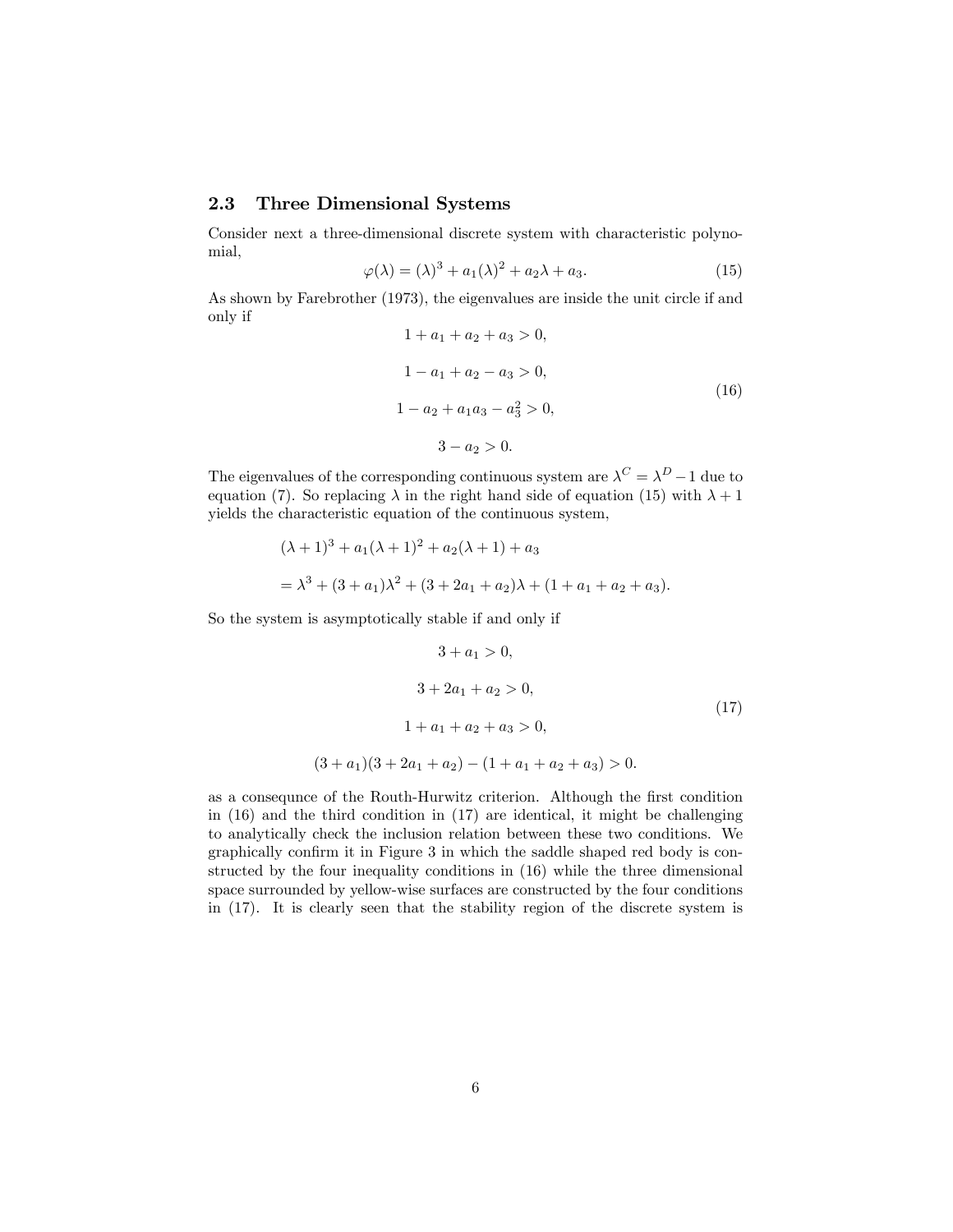

included in the stable region of the continuous system.

Figure 3. Stability regions

To see the same results from a different view point, we will numerically show that the conditions in (16) imply the conditions in (17). To this end, taking  $a_2 = 1.25$ ,  $a_2 = 1$ , and  $a_2 = 0.5$ , respectively, we horizontally cut the 3D box in Figure 3 at each particular value of  $a_2$  parallet to the  $(a_1, a_2)$  plane and then project the cross-section views onto it. The results are shown in Figure 4 in which, as before, the red region is the stable region of the discrete system and the yellow region is the stable region of the continuous system. Results (I) and (II) holds in the three dimensional models.



Figure 4. Stability regions in the  $(a_1, a_3)$  plane with the fixed value of  $a_2$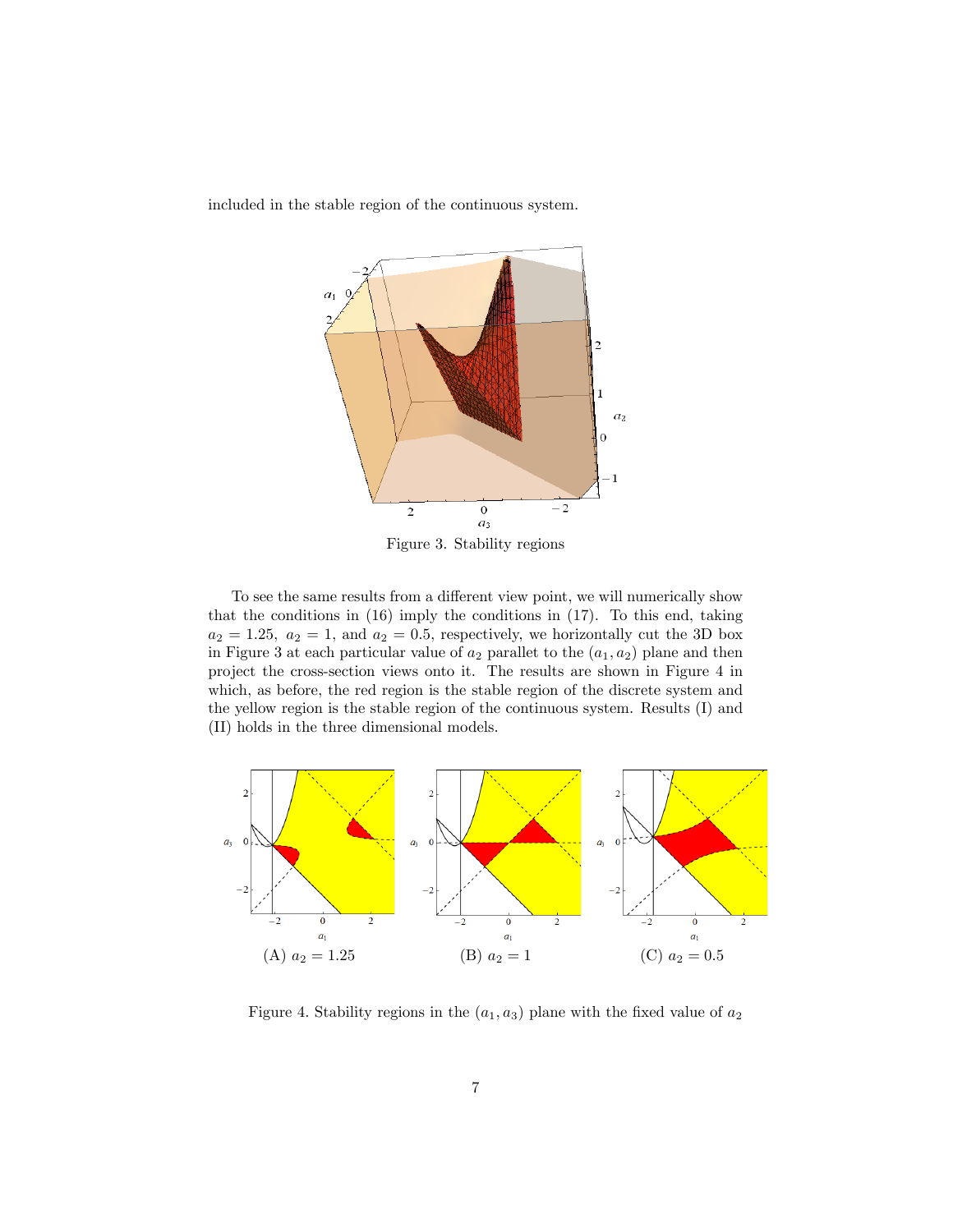# 3 Examples

In this section, we confirm the stability conditions obtained above in actual economic dynamic models.

#### Example 1: Theocharis Problem

We start with an  $n$  dimensional model. Theocharis (1960) shows a provocative result (often called "Theocharis problem") of the Cournot quantity adjustment procss: in the case of linear single-product oligopolies without product differentiation, stability of the discrete-time model depends only on the number of firms in the market.<sup>2</sup> In particular, it is stable if the number is two, marginally stable if three and unstable if the number is more than three. Rebuilding the essential part of his discrete model, we convert it into a continuous-time framework to compare the stability regions.

The price function is linear

$$
p = a - bQ
$$

where  $a > 0$ ,  $b > 0$  and Q denotes the total output in the market. If  $x_j$  is firm j's output, then  $Q$  is defined by

$$
Q = \sum_{j=1}^{n} x_j.
$$

Firm j has a linear cost function  $C_j(x_j) = c_j x_j$  and its profit is

$$
\pi_j = [a - b(x_j + Q_{-j})] x_j - c_j x_j
$$

where  $Q_{-j} = Q - x_j$ . Solving the first-order condition of the profit maximization yields a best reply of firm  $j$ ,

$$
R_j(Q_{-j}) = -\frac{1}{2}Q_{-j} + \frac{a - c_j}{2b}.
$$
\n(18)

Summing up equation (18) for all  $j = 1, 2, ..., n$  and solving it for Q present the equilibrium value of the total output

$$
Q^* = \frac{na - C}{(n+1)b} \text{ with } C = \sum_{j=1}^n c_j.
$$

Substituting  $Q^*$  into the best reply (18) and then solving the resultan equation for  $x_j$  give the equilibrium output level of firm j

$$
x_j^* = \frac{1 + C - (n+1)c_i}{(n+1)b}.
$$

<sup>&</sup>lt;sup>2</sup>The Theocharis problem in a differentiated oligopoly is recently reconsidered by Matsumoto and Szidarovszky (2014a).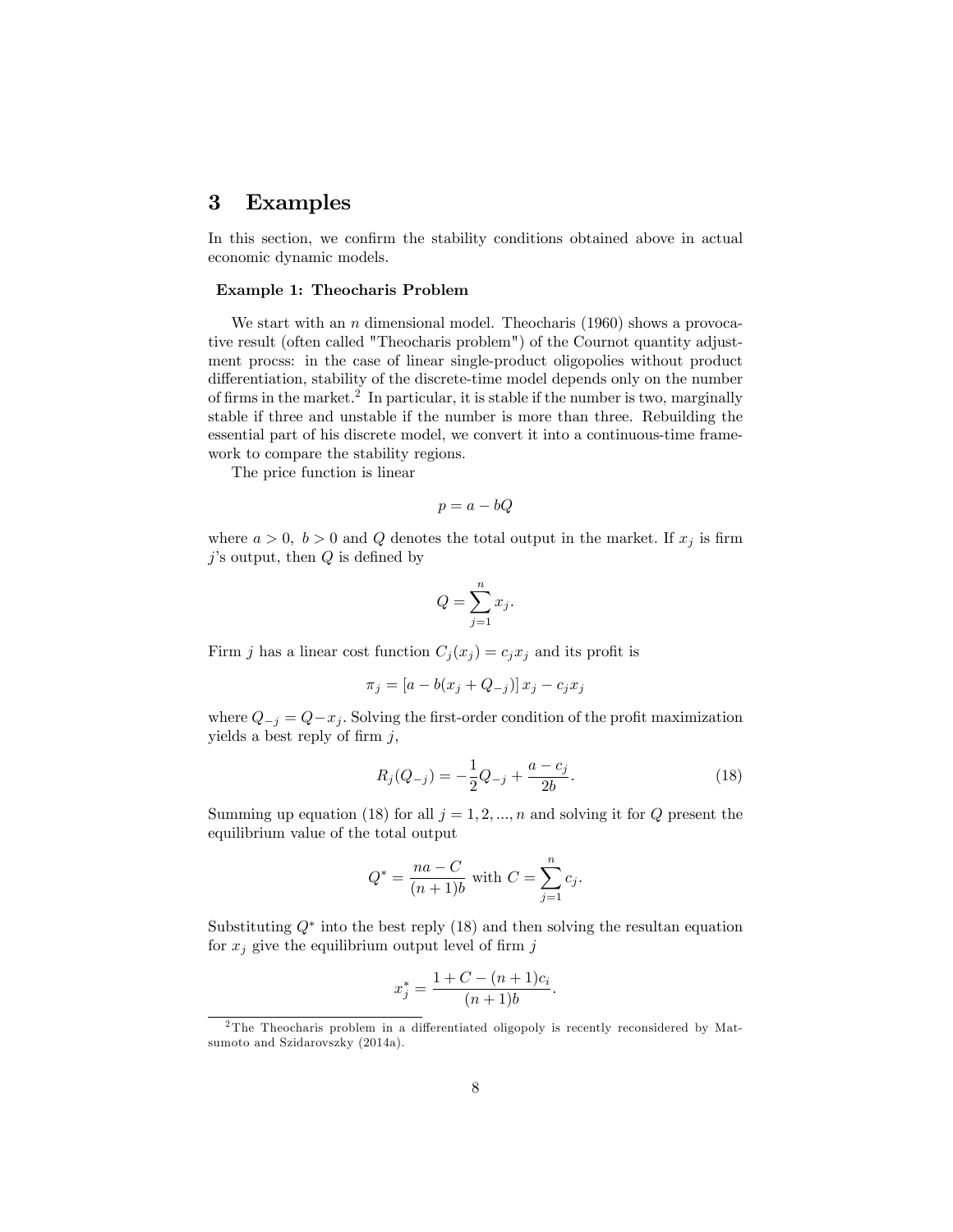Assuming naive expectation, we consider stability of the equilibrium. The output adjustment is given by a system of difference equations,

$$
x_j(t+1) = R_j(Q_{-j}(t))
$$

or

$$
x_j(t+1) = -\frac{1}{2} \sum_{i \neq j} x_i(t) + \frac{a - c_j}{2b} \text{ for } j = 1, 2, ..., n.
$$
 (19)

The coefficient matrix of the dynamic system is given by

$$
\mathbf{J}_{\mathbf{D}} = \begin{pmatrix} 0 & -1/2 & \cdots & -1/2 \\ -1/2 & 0 & \cdots & -1/2 \\ \vdots & \vdots & & \vdots \\ -1/2 & -1/2 & \cdots & 0 \end{pmatrix} .
$$
 (20)

Applying Lemma E.1 of Bischi et al. (2010), we can obtain the following characteristic polynmoial,<sup>3</sup>

$$
\det(\mathbf{J}_{\mathbf{D}} - \lambda \mathbf{I}) = (-1)^n \left(\lambda - \frac{1}{2}\right)^{n-1} \left(\lambda + \frac{n-1}{2}\right)
$$

where the characteristic roots are

$$
\lambda_1^D = \dots = \lambda_{n-1}^D = \frac{1}{2}
$$
 and  $\lambda_n^D = -\frac{n-1}{2}$ .

Stability depends on the value of  $\lambda_n^D$  that is equal to

$$
-1/2 \text{ if } n = 2,
$$
  
-1 if  $n = 3$ ,  
-3/2 if  $n = 4$ 

and smaller than  $-4/3$  for  $n \geq 5$ .

 $3$  Let  $A$  be a matrix having the following form

$$
A = \left( \begin{array}{cccc} a_1 & b_1 & \cdots & b_1 \\ b_2 & a_2 & \cdots & b_2 \\ \cdot & \cdot & \cdot & \cdot \\ \cdot & \cdot & \cdot & \cdot \\ b_n & b_n & \cdots & a_n \end{array} \right).
$$

Then the characteristic polynomial of matrix  $A$  is given by

$$
\det(\mathbf{A} - \lambda \mathbf{I}) = \prod_{k=1}^{n} (a_k - b_k - \lambda) \left( 1 + \sum_{k=1}^{n} \frac{b_k}{a_k - b_k - \lambda} \right)
$$

. This result is repeatedly used in the later part of this paper.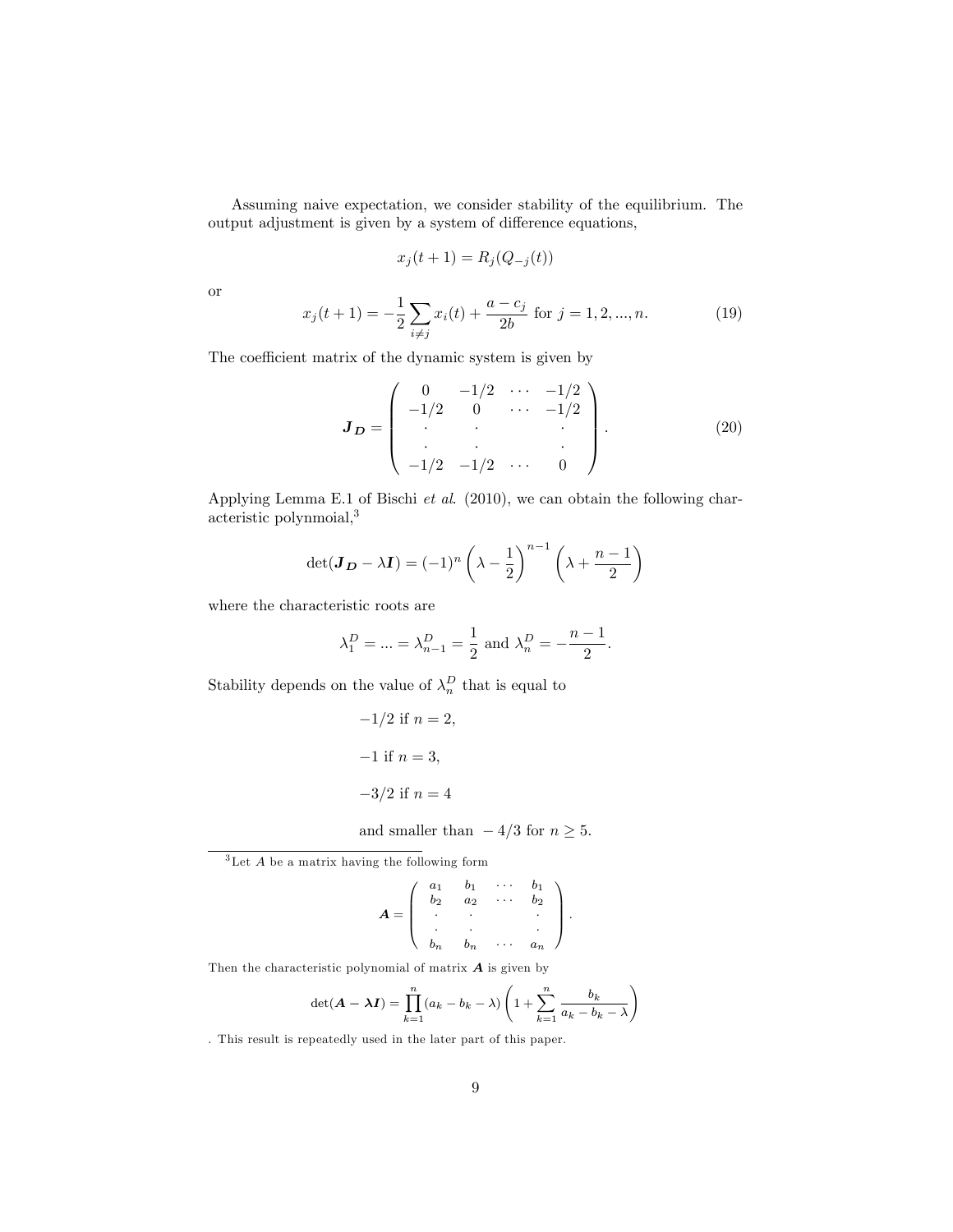Hence the oligopoly model is stable in the duopoly market, marginally stable (i.e., cyclic fluctuations) in the triopoly market while it is unstable in the quartropoly market and the market with  $n \geq 5$  is also unstable.

We can construct the corresponding continuous-time Cournot model by replacing  $x(t + 1) - x(t)$  with  $\dot{x}(t)$ . Let  $J_C$  be the coefficient matrix of the continuous time system

$$
\boldsymbol{J}_{\boldsymbol{C}} = \begin{pmatrix} -1 & -1/2 & \cdots & -1/2 \\ -1/2 & -1 & \cdots & -1/2 \\ \vdots & \vdots & & \vdots \\ -1/2 & -1/2 & \cdots & -1 \end{pmatrix} . \tag{21}
$$

The characteristic equation is

$$
\det(\mathbf{J}_{\mathbf{C}} - \lambda \mathbf{I}) = (-1)^n \left(\lambda + \frac{1}{2}\right)^{n-1} \left(\lambda + \frac{n+1}{2}\right) = 0
$$

and the characteristic roots are

$$
\lambda_1^C = \dots = \lambda_{n-1}^C = -\frac{1}{2} < 0
$$
 and  $\lambda_n^C = -\frac{n+1}{2} < 0$ .

This result is also obtained via the relation (7) in which  $J_D = I + J_C$  implies that  $\lambda^C$  is equal to  $\lambda^D - 1$ . Hence the continuous system is always stable irrespective of the number of  $n$ . Thus in the large size market in which many firms participate (more precisely,  $n > 3$ ), two dynamic system show a sharp difference, the discrete-time model is always unstable and the continuous-time model is always stable.

#### Example 2: Adjustment toward best responses

We take up a two dimensional model. Consider a duopoly with linear price and linear cost function as in Example 1. Equation (18) with  $n = 2$  yields the best reply of firm  $j$ 

$$
R_j(x_{3-j}) = \frac{a-c_j}{2b} - \frac{x_{3-j}}{2}
$$
 for  $j = 1, 2$ .

The continuous dynamic system with adjustment toward best responses has the form<sup>4</sup>

$$
\dot{x}_j(t) = k_j \left( R_j(x_{3-j}) - x_j \right) \text{ for } j = 1, 2 \tag{22}
$$

where  $k_j$  is a adjustment coefficient. A cofficient matrix is

$$
\bm{J}_{\bm{C}} = \left( \begin{array}{cc} -k_1 & -\frac{k_1}{2} \\ -\frac{k_2}{2} & -k_2 \end{array} \right).
$$

<sup>4</sup>Notice that the output adjustment in the Theocharis model is given by

$$
\dot{x}_j(t) = R_j(Q_{-j}(t)) \text{ for } j = 1, 2, ..., n,
$$

as in the previous example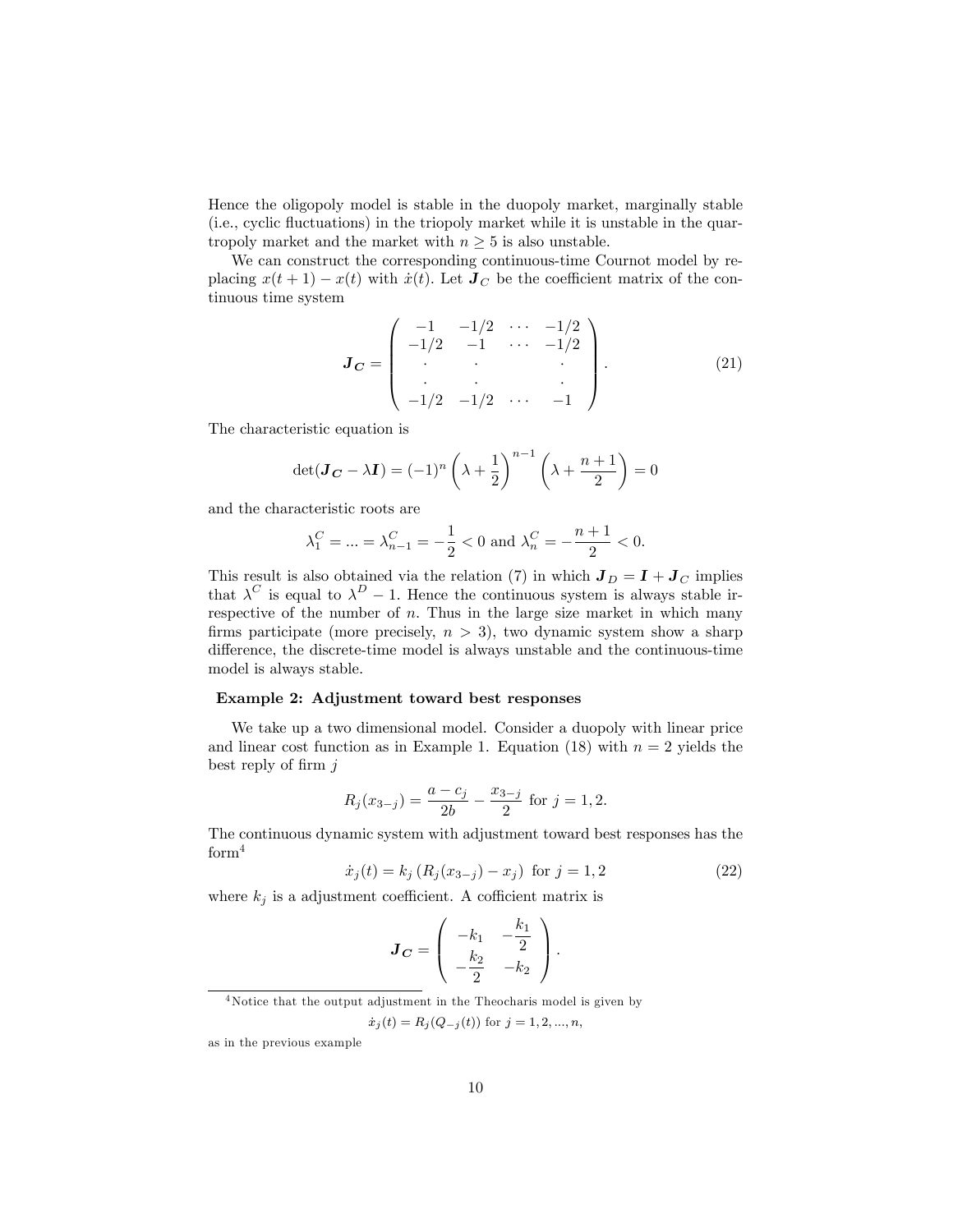The characteristic polynomial is

$$
\det(\mathbf{J}_{\mathbf{C}} - \lambda \mathbf{I}) = \lambda^2 + (k_1 + k_2)\lambda + \frac{3k_1k_2}{4}.
$$

So the system is always asymptotically stable since the positive coefficients satisfy the Routh-Hurwitz stability criterion with  $n = 2$ ,

$$
k_1+k_2>0
$$

and

$$
k_1k_2>0.
$$

The discrete counterpart can be obtained when  $\dot{x}_k(t)$  is replaced by  $x_k(t +$  $1) - x_k(t)$  resulting in the following discrte system:

$$
x_1(t+1) = (1 - k_1)x_1(t) - \frac{k_1}{2}x_2(t) + k_1 \frac{a - c_1}{2b}
$$
  

$$
x_2(t+1) = (1 - k_2)x_2(t) - \frac{k_2}{2}x_1(t) + k_2 \frac{a - c_2}{2b}
$$
 (23)

with cofficient matrix

$$
\boldsymbol{J}_{\boldsymbol{D}} = \left( \begin{array}{cc} 1 - k_1 & -\frac{k_1}{2} \\ -\frac{k_2}{2} & 1 - k_2 \end{array} \right).
$$

So we can apply the general argumnts in comparing the stability condition. The characteristic polynomial has the form

$$
\det(\mathbf{J}_{\mathbf{D}} - \lambda \mathbf{I}) = \lambda^2 + (-2 + k_1 + k_2)\lambda + \left(1 - k_1 - k_2 + \frac{3k_1k_2}{4}\right).
$$

The roots are inside the unit circle if and only if

$$
1 - k_1 - k_2 + \frac{3k_1k_2}{4} < 1
$$
\n
$$
1 + (-2 + k_1 + k_2) + \left(1 - k_1 - k_2 + \frac{3k_1k_2}{4}\right) > 0
$$

and

$$
1 - (-2 + k_1 + k_2) + \left(1 - k_1 - k_2 + \frac{3k k_2}{4}\right) > 0
$$

which can be simplified in the following way:

$$
k_1 + k_2 - \frac{3k_1k_2}{4} > 0
$$
\n(24)

$$
k_1 k_2 > 0 \tag{25}
$$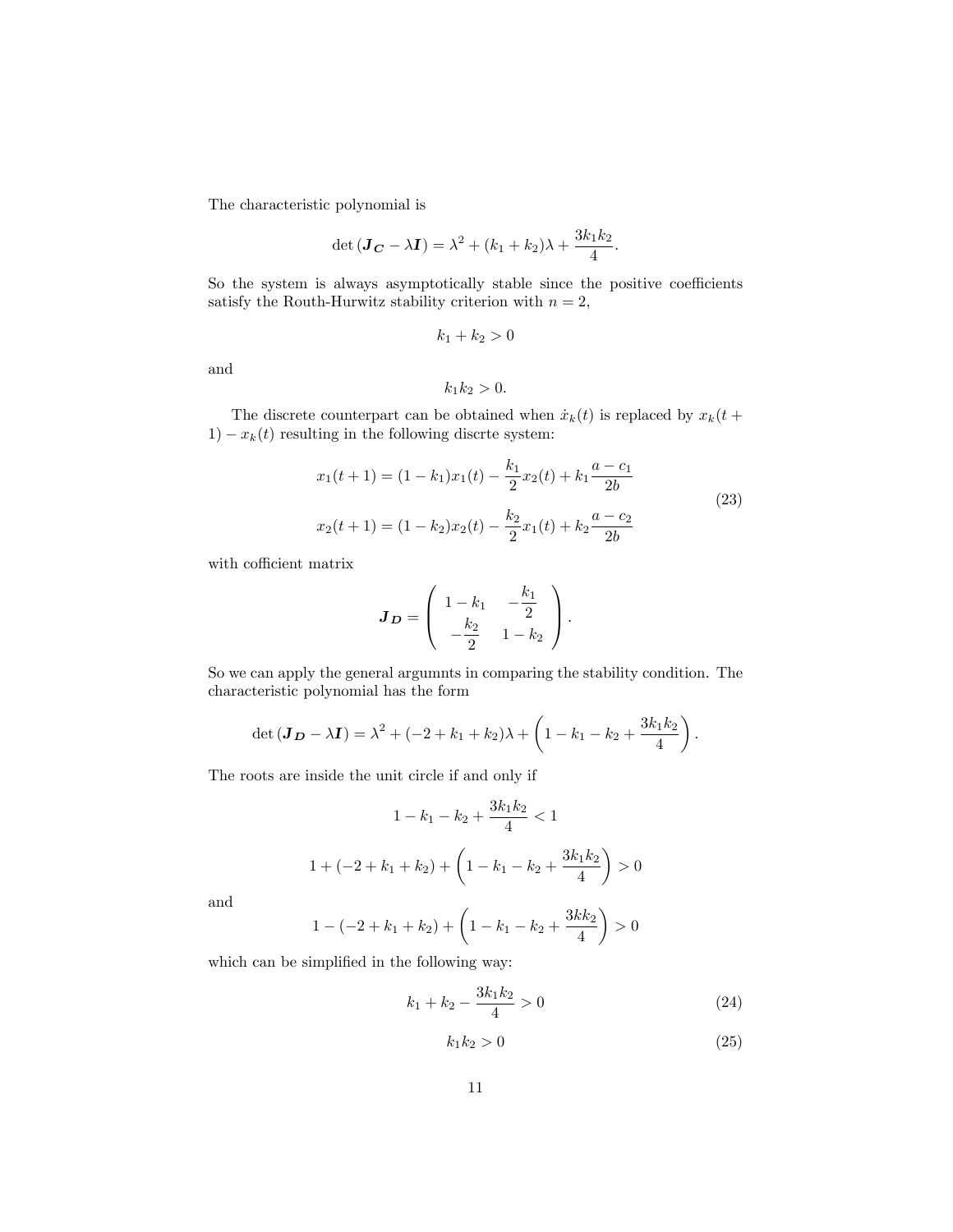$$
\frac{3k_1k_2}{4} - 2(k_1 + k_2) + 4 > 0.
$$
 (26)

Condition  $(25)$  is always satisfied. Conditions  $(24)$  and  $(25)$  are visualized in Figure  $6(A)$ . The middle hyperbola is the boundary of the horizontally-striped region in which condition (24) holds. The lower and higher hyperbolas are boundaries of the vertically-striped regions in which condition (25) holds. Apparently, the quarterly disk-shaped region in the lower-left corner is horizontally and vertically-striped and thus two conditions are satisfied there. It is the stability region of the discret system (23). The stability regions of the two systems in the  $(k_1, k_2)$  plane are shown in Figure 6(B). The red region is the stability region for the discret system while the union of the red and yellow regions is the stability region of the continuous system. The main result is graphically confirmed: if the discrete-time system is locally stable, then the corresponding continuous-time system is always stable but not vice versa.



Figure 5. Stability conditions and region of th linear duopoly model

#### Example 3: Puuís nonlinear duopoly model

We consider a nonlinear two dimensional duopoly model proposed by Puu (2003). We retain the the linear cost function but replace the linear price function with an isoelastic price funciton,

$$
p = \frac{1}{x_1 + x_2}.
$$

The profit of firm  $j$  is

$$
\pi_j = \frac{x_j}{x_j + x_{3-j}} - c_j x_j \text{ for } j = 1, 2.
$$

and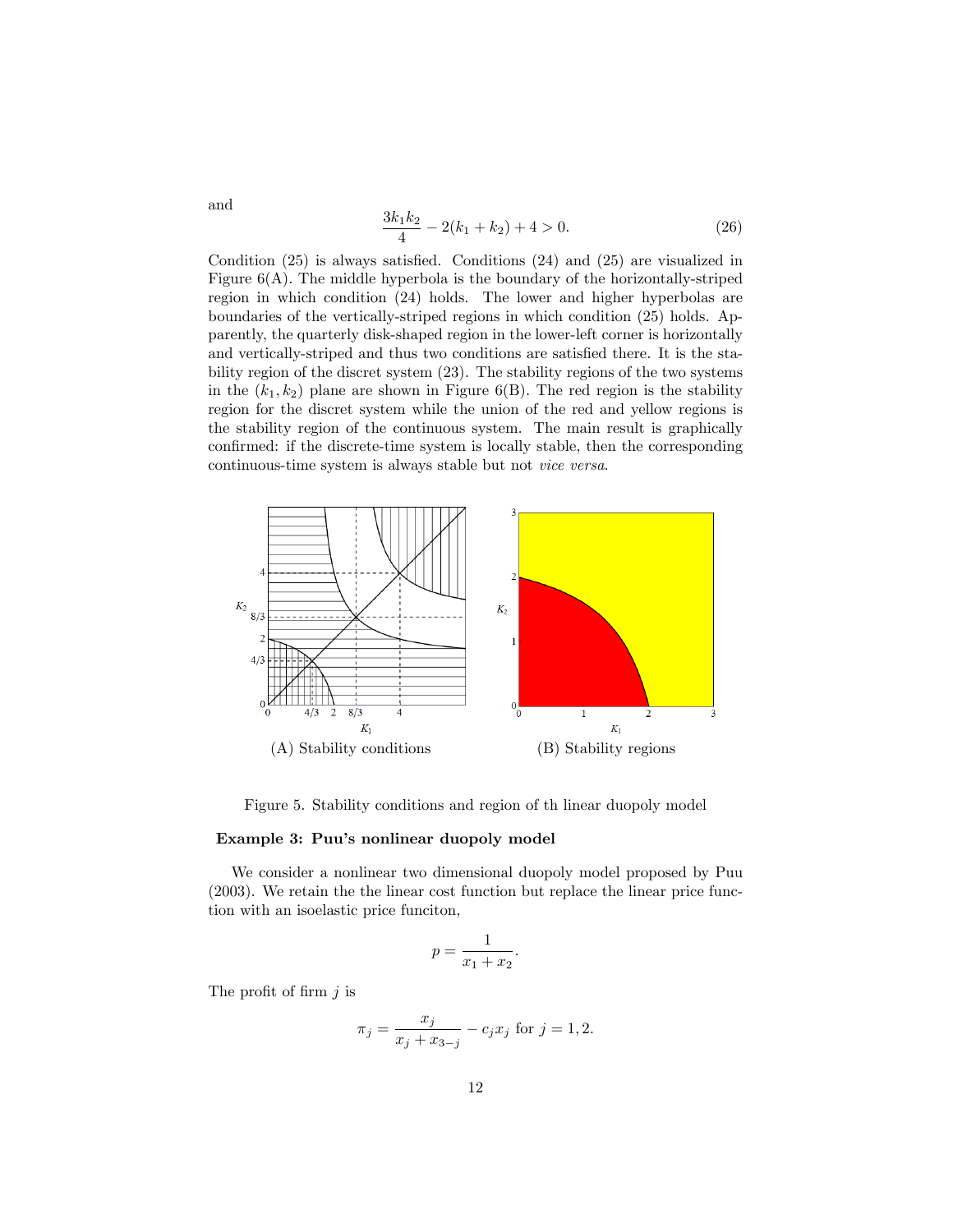Solving the first order condition of the profit maximization yields the best reply

$$
R_j(x_{3-j}) = \sqrt{\frac{x_{3-j}}{c_j}} - x_{3-j} \text{ for } j = 1, 2. \tag{27}
$$

The positive equilibrium output at the Cournot point is

$$
x_j^* = \frac{c_{3-j}}{(c_1 + c_2)^2}
$$
 for  $j = 1, 2$ .

To simplify the dynamic analysis, we adopt a naive expectation formation of output and construct the discrete-time output adjustment as

$$
x_j(t+1) = \sqrt{\frac{x_{3-j}(t)}{c_j}} - x_{3-j}(t) \text{ for } j = 1, 2.
$$
 (28)

The coefficient matrix is

$$
\boldsymbol{J}_{\boldsymbol{D}} = \left( \begin{array}{cc} 0 & \frac{c_2 - c_1}{2c_1} \\ \frac{c_1 - c_2}{2c_2} & 0 \end{array} \right)
$$

and the corresponding characteristic equation is  $\det(\bm{J}_{\bm{D}} - \lambda \bm{I}) = 0$  or

$$
\lambda^{2} = \frac{(c_{1} - c_{2})(c_{2} - c_{1})}{4c_{1}c_{2}}
$$

where the stability conditions are

$$
-1 < \frac{(c_1 - c_2)(c_2 - c_1)}{4c_1c_2} < 1.
$$

The second inequality is always satisfied as the middle term is negative and the first inequality condition is rewritten as

$$
c_1^2 - 6c_1c_2 + c_2^2 < 0
$$

which can be solved for the ratio

$$
3 - 2\sqrt{2}(\simeq 0.172) < \frac{c_2}{c_1} < 3 + 2\sqrt{2}(\simeq 5.828). \tag{29}
$$

Therefore the discrete-time dynamic system (28) is locally asymptotically stable if the ratio of the marginal costs  $c_1$  and  $c_2$  satisfies the last two inequlities.

Let us convert the discrete-time system to the continuous-time system by subtracting  $x_j(t)$  from the both sides of (28) and then replacing  $x_j(t+1)-x_j(t)$ by  $\dot{x}_i (t)$ ,

$$
\dot{x}_j(t) = -x_j(t) - \sqrt{\frac{x_{3-j}(t)}{c_j}} - x_{3-j}(t) \text{ for } j = 1, 2.
$$
 (30)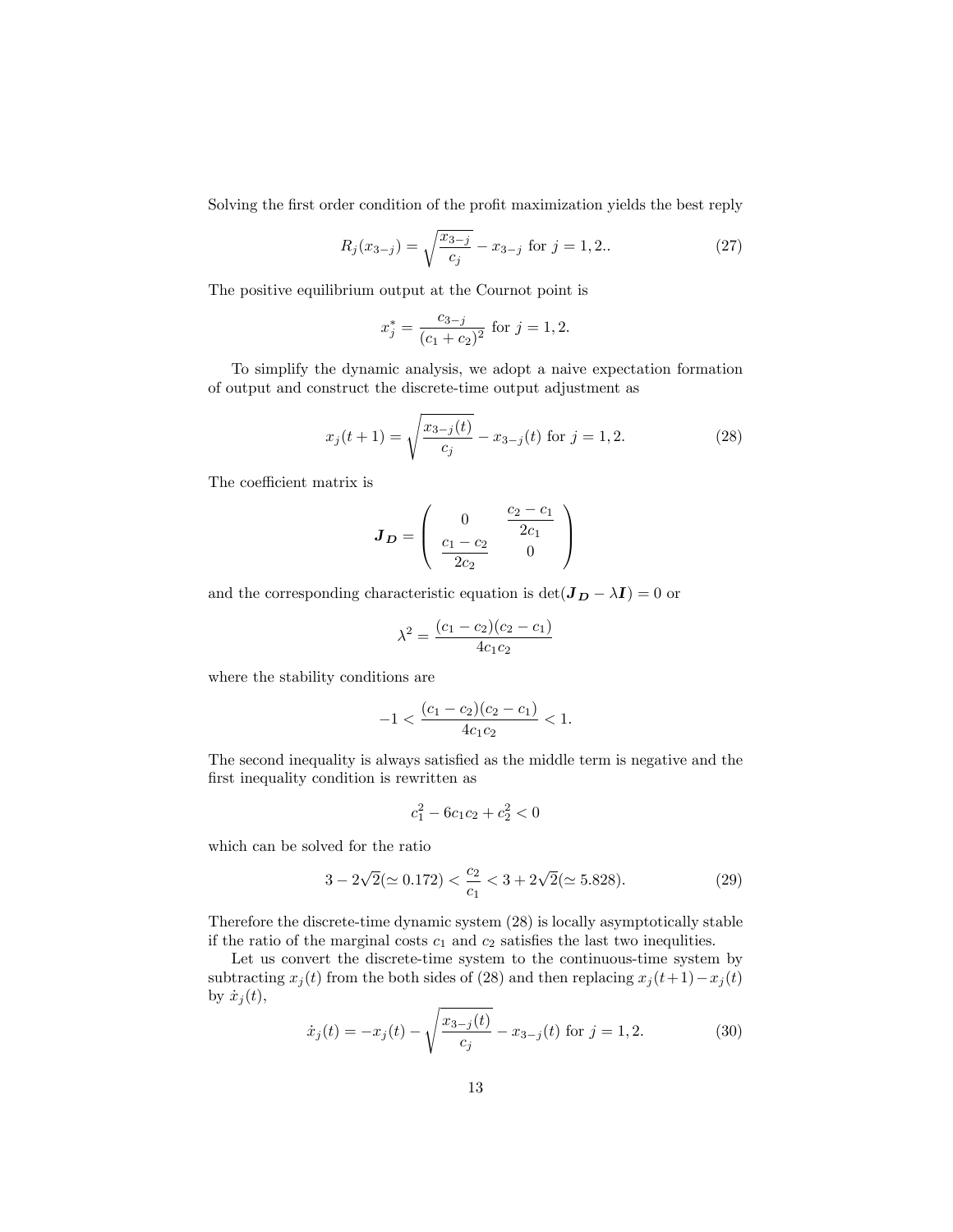The coefficient martix is

$$
\boldsymbol{J}_{\boldsymbol{C}} = \left( \begin{array}{cc} -1 & \frac{c_2 - c_1}{2c_1} \\ \frac{c_1 - c_2}{2c_2} & -1 \end{array} \right).
$$

The characteristic equation is  $\det(\mathbf{J}_{\mathbf{C}} - \lambda \mathbf{I}) = 0$  or

$$
\lambda^{2} + 2\lambda + \left(1 - \frac{(c_{1} - c_{2})(c_{2} - c_{1})}{4c_{1}c_{2}}\right) = 0.
$$
\n(31)

According to the Routh-Hurwitz stability criterion with  $n = 2$ , the real parts of the characteristic roots are negative if the sum and the product of the two coefficients are positive. Since the third term of equation  $(31)$  is positive,

$$
1 - \frac{(c_1 - c_2)(c_2 - c_1)}{4c_1c_2} = \frac{(c_1 + c_2)^2}{4c_1c_2} > 0,
$$

the continuous time dynamic system (30) is locally asymptotically stable for any  $c_1 > 0$  and  $c_2 > 0$ . The stability regions of the two systems are illustrated as in Figure 7 in which the boundaries of the red and yellow regions are given by  $c_2 = \left(3 + 2\sqrt{2}\right)c_1 \text{ and } c_2 = \left(3 - 2\sqrt{2}\right)c_1.$ 



Figure 6. The stability regions in the nonlinear duopoly model

Example 4: Linear triopoly model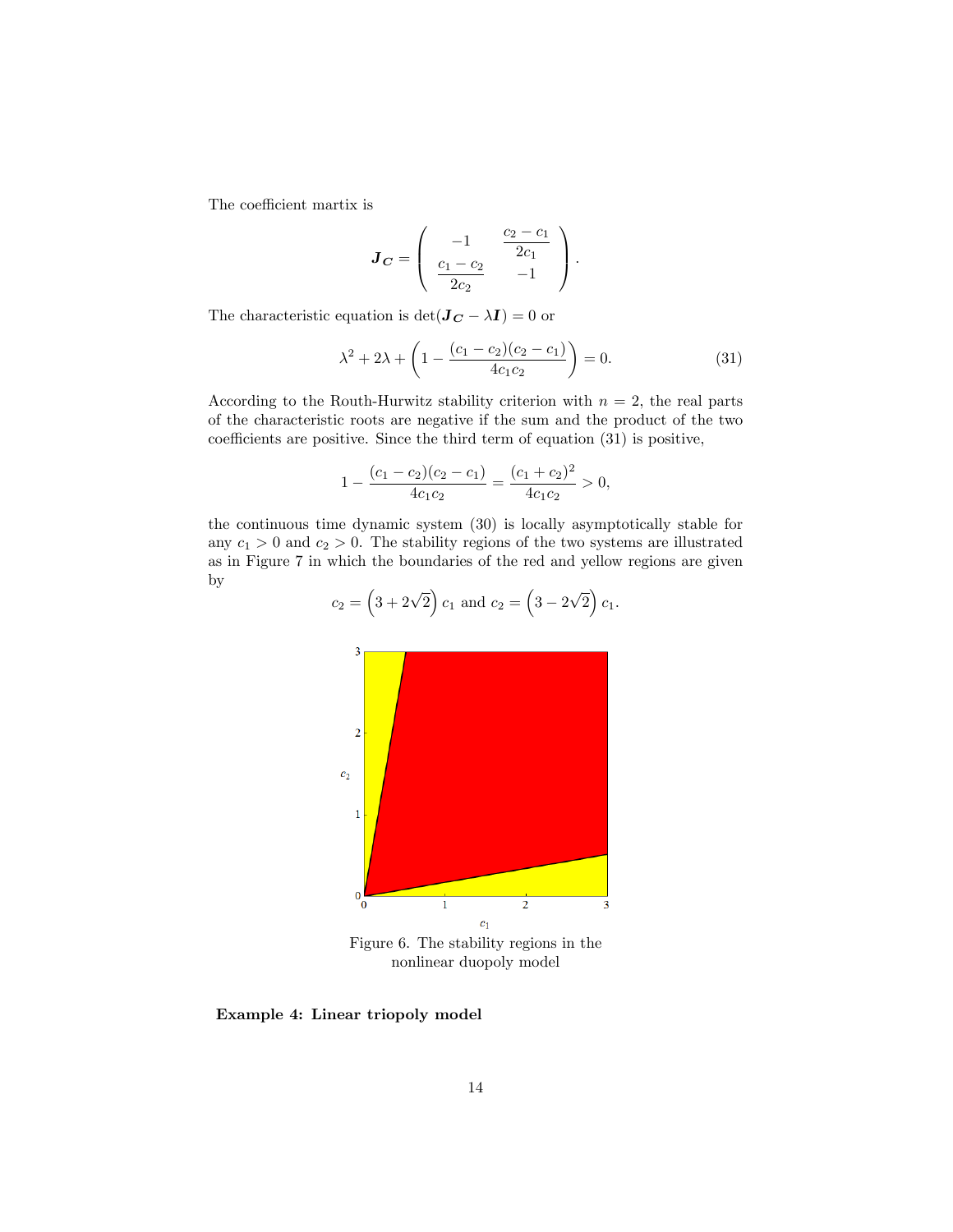We now draw attention to a three dimensional linear model in which the best response of firm j is given by (18) with  $n = 3$ ,

$$
R_j(Q_{-j}) = \frac{a - c_j}{2b} - \frac{1}{2}Q_{-j}
$$

where  $Q = x_1 + x_2 + x_3$  and  $Q_{-j} = Q - x_j$ . The continuous dynamic system with adjustment toward best responses has the form

$$
\dot{x}_j(t) = k_j \left( R_j(Q_{-j}) - x_j \right) \text{ for } k = 1, 2, 3 \tag{32}
$$

with coefficient martrix

$$
\boldsymbol{J}_{\boldsymbol{C}} = \begin{pmatrix} -k_1 & -\frac{k_1}{2} & -\frac{k_1}{2} \\ -\frac{k_2}{2} & -k_2 & -\frac{k_2}{2} \\ -\frac{k_3}{2} & -\frac{k_3}{2} & -k_3 \end{pmatrix}.
$$

The corresponding characteristic equation is  $\det(\mathbf{J}_{\mathbf{C}} - \lambda_C \mathbf{I}) = 0$  or

$$
\lambda^3 + a_1 \lambda^2 + a_2 \lambda + a_3 = 0
$$

where coefficients are given as

$$
a_1 = k_1 + k_2 + k_3 > 0,
$$
  

$$
a_2 = \frac{3}{4}(k_1k_2 + k_2k_3 + k_1k_3) > 0
$$

and

$$
a_3 = \frac{1}{2}k_1k_2k_3 > 0.
$$

Furthermore,

$$
a_1a_2 - a_3 = 3\{(k_2 + k_3)k_1^2 + (k_1 + k_3)k_2^2 + (k_1 + k_2)k_3^2\} + 7k_1k_2k_3 > 0.
$$

Hence the Routh-Hurwitz criterion with  $n = 3$  is satisfied and the continuous system (32) is always locally asymptotically stable for  $k_1 > 0$ ,  $k_2 > 0$  and  $k_3 > 0$ .

The characteristic roots of the corresponding discrete-time system is givn by  $\det(\bm{J}_{\bm{D}} - \lambda_d \bm{I}) = 0$  where  $\bm{J}_{\bm{D}} = \bm{I} + \bm{J}_{\bm{C}}$  or  $\lambda^{\bm{C}} = \lambda^{\bm{D}} - 1$  so the characteristic polynomial has the form,

$$
(\lambda - 1)^3 + a_1(\lambda - 1)^2 + a_2(\lambda - 1) + a_3 = \lambda^3 + b_1\lambda^2 + b_2\lambda + b_3
$$

where

$$
b_1 = a_1 - 3
$$

$$
b_2 = 3 - 2a_1 + a_2
$$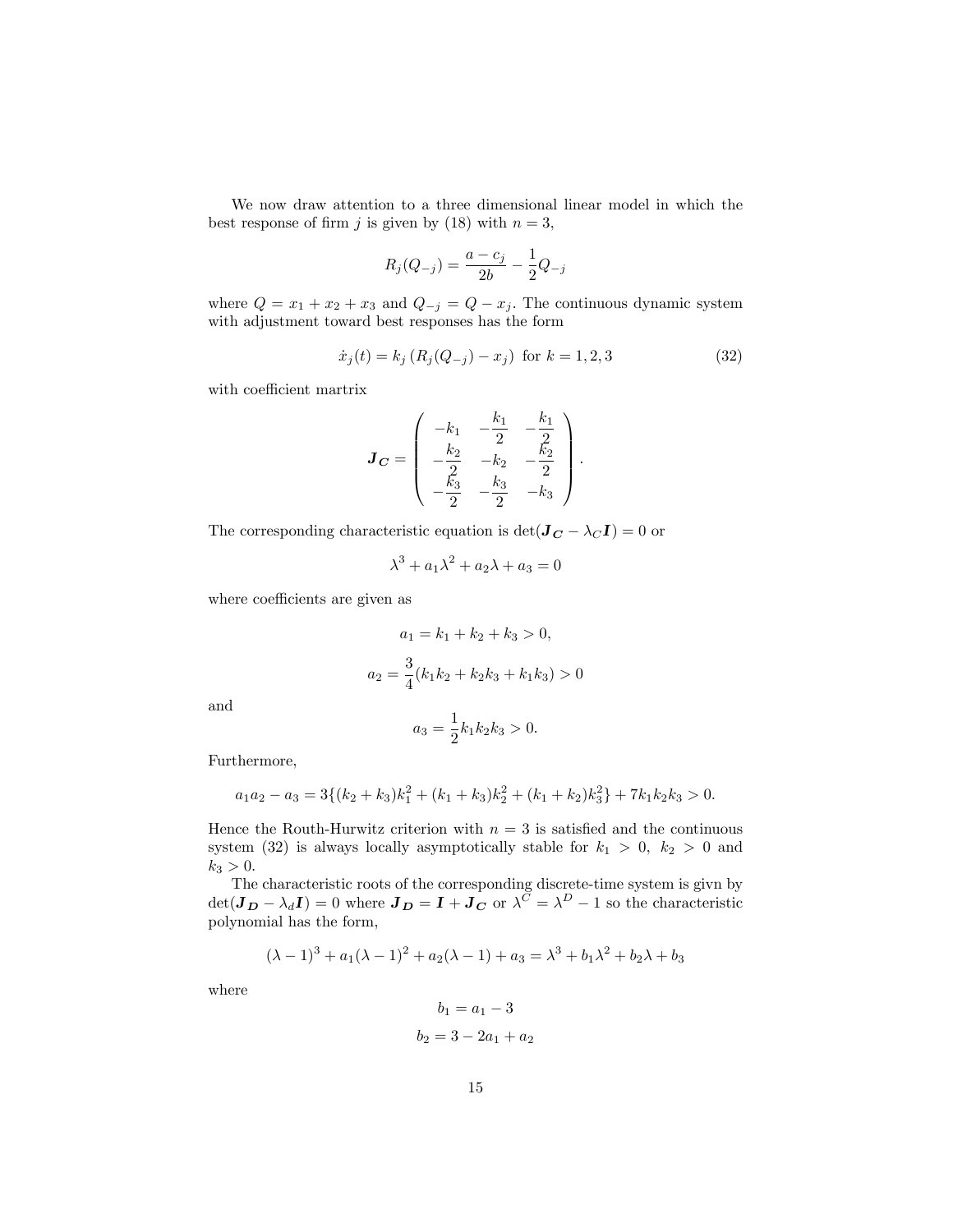$$
b_3 = -(1 - a_1 + a_2 - a_3).
$$

The stability conditions are given by

$$
1 + b_1 + b_2 + b_3 > 0
$$

$$
1 - b_1 + b_2 - b_3 > 0
$$

$$
1 - b_2 + b_1 b_3 - b_3^2 > 0
$$

$$
3 - b_2 > 0.
$$

The forms in terms of  $k_j$  of the other conditions are complicated and their signs may not be determined analytically. However it is graphically confirmed that the second condition is the stronger. Figure 7 shows the stability region in the discrte case as the red body.



### Example 5: Nonlinear triopoly model

As is already discussed in Puu (2004), in a triopoly with isoelastic price function and linear cost functions, the best reply of firm  $j$  is given by

$$
x_j = \sqrt{\frac{Q_{-j}}{c_j}} - Q_{-j}
$$
 for  $j = 1, 2, 3$ .

and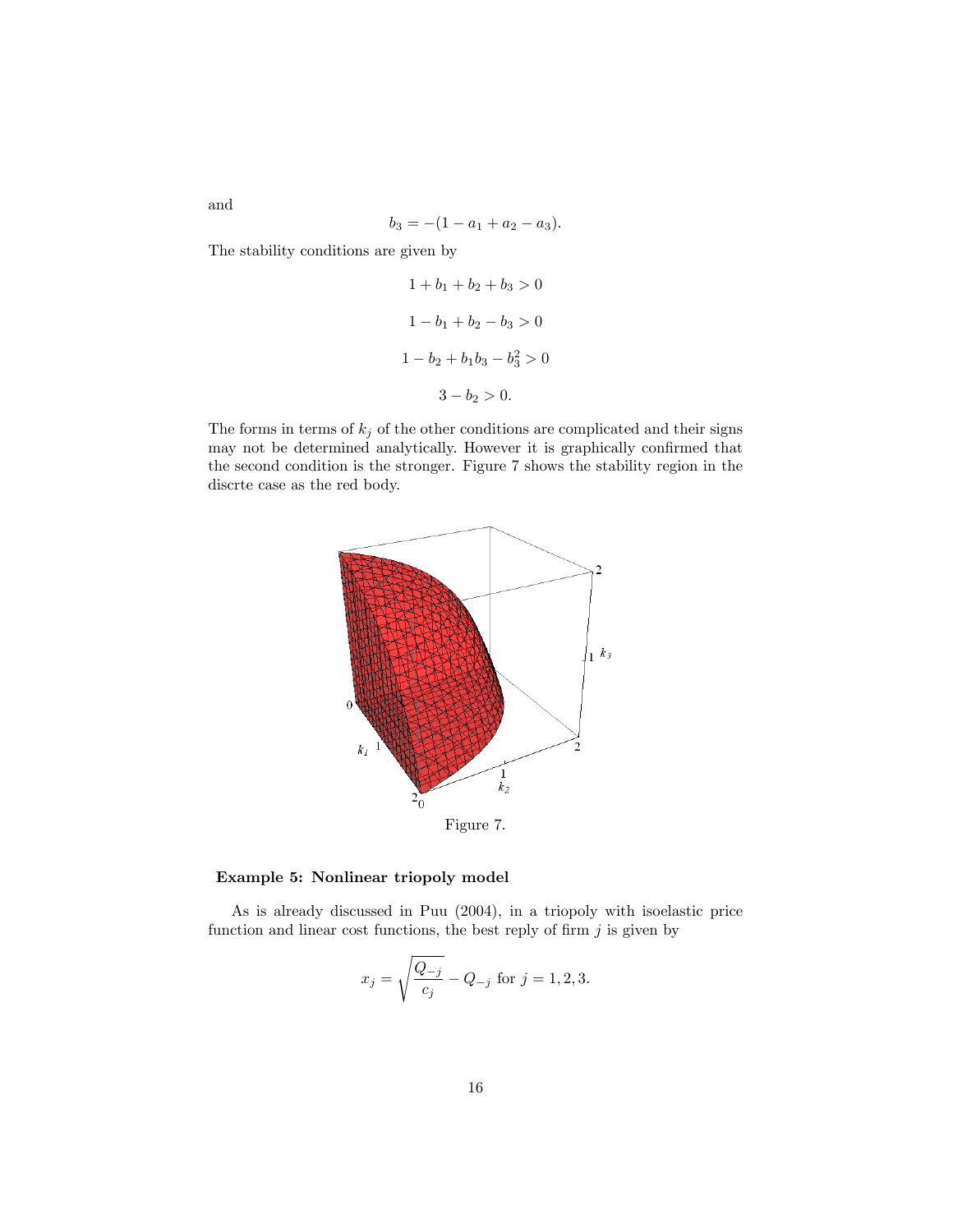A discrete-time dynamic system with naive expectation is as follows:

$$
x_1(t+1) = \sqrt{\frac{x_2(t) + x_3(t)}{c_1}} - x_2(t) - x_3(t),
$$
  

$$
x_2(t+1) = \sqrt{\frac{x_1(t) + x_3(t)}{c_2}} - x_1(t) - x_3(t),
$$
  

$$
x_3(t+1) = \sqrt{\frac{x_1(t) + x_2(t)}{c_3}} - x_1(t) - x_2(t).
$$

where the stationary point  $x_j^* = x_j(t) = x_j(t+1)$  is

$$
x_1^* = \frac{2(c_2 + c_3 - c_1)}{(c_1 + c_2 + c_3)^2},
$$
  
\n
$$
x_2^* = \frac{2(c_1 + c_3 - c_2)}{(c_1 + c_2 + c_3)^2},
$$
  
\n
$$
x_3^* = \frac{2(c_1 + c_2 - c_3)}{(c_1 + c_2 + c_3)^2}.
$$

To check the local stability of the nonlinear system, we linearize it around the stationary point and obtain the following form of the Jacobian matrix

$$
\boldsymbol{J}_{\boldsymbol{D}} = \left( \begin{array}{ccc} 0 & \frac{c_2 + c_3 - 3c_1}{4c_1} & \frac{c_2 + c_3 - 3c_1}{4c_1} \\ \frac{c_1 + c_3 - 3c_2}{4c_2} & 0 & \frac{c_1 + c_3 - 3c_2}{4c_2} \\ \frac{c_1 + c_2 - 3c_3}{4c_3} & \frac{c_1 + c_2 - 3c_3}{4c_3} & 0 \end{array} \right).
$$

The characteristic equation is defined by  $\det\left(\mathbf{J}_{\boldsymbol{D}}-\lambda\mathbf{I}\right)=0$  or

$$
\lambda^3 - a_2 \lambda - a_3 = 0
$$

with

$$
a_2 = -\frac{c_1^3 + c_2^3 + c_3^3 - 5[c_1^2(c_2 + c_3) + c_2^2(c_1 + c_3) + c_3^2(c_1 + c_2)] + 30c_1c_2c_3}{16c_1c_2c_3}
$$

and

$$
a_3 = -\frac{(c_1 + c_2 - 3c_3)(c_2 + c_3 - 3c_1)(c_1 + c_3 - 3c_2)}{32c_1c_2c_3}.
$$

With new notations

$$
\alpha = \frac{c_2}{c_1} \text{ and } \beta = \frac{c_3}{c_1},
$$

the stability conditions can be written as

$$
1 + a_2 + a_3 = \frac{(1 + \alpha + \beta)^3}{32\alpha\beta} > 0,
$$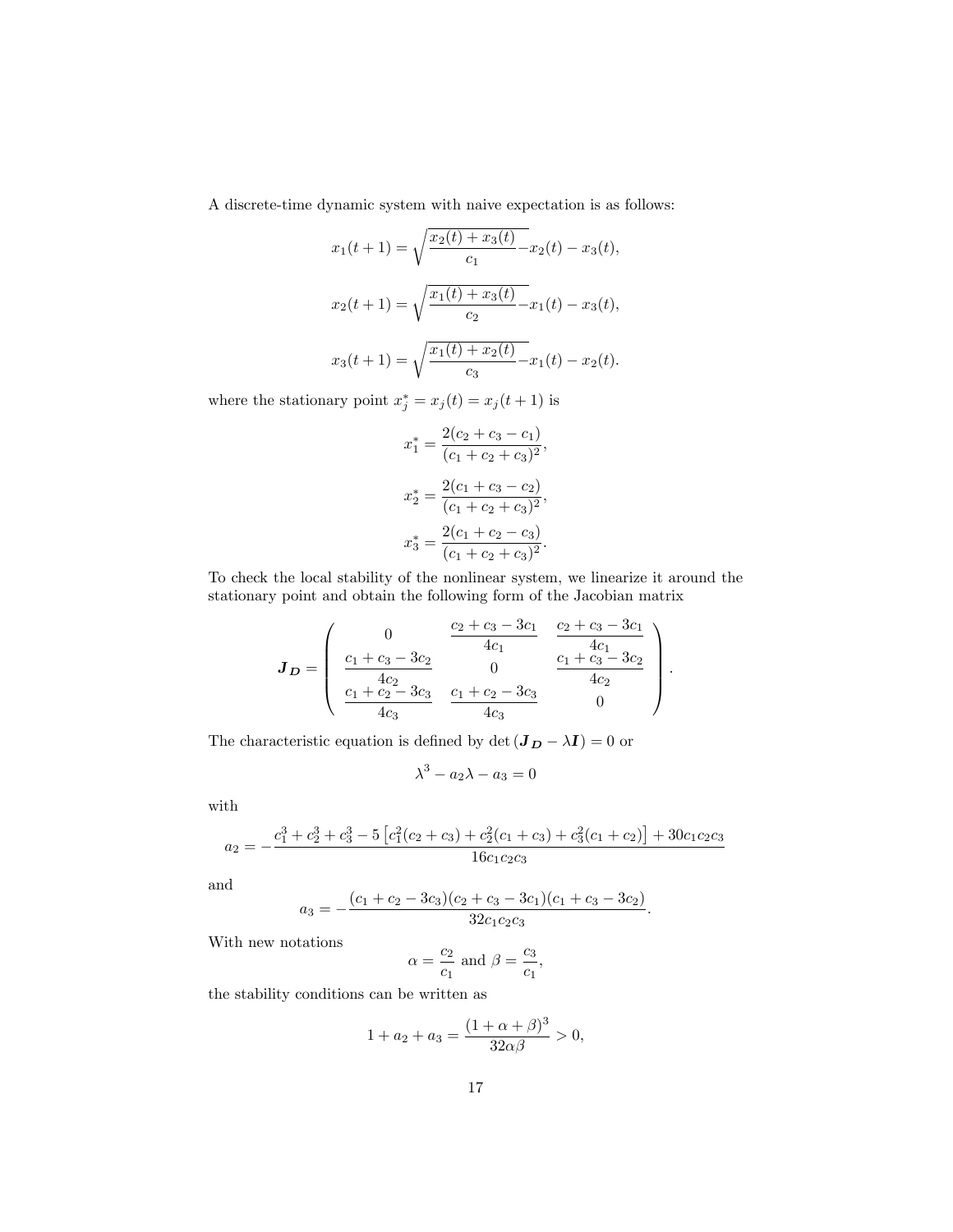$$
1 + a_2 - a_3 = f_1(\alpha, \beta) > 0,
$$
  
\n
$$
1 - a_2 - a_3^2 = f_2(\alpha, \beta) > 0,
$$
  
\n
$$
3 - a_2 = f_3(\alpha, \beta) > 0.
$$

Although the explicit forms of  $f_i(\alpha, \beta)$  for  $i = 1, 2, 3$  are long and complicated and thus not given, it is possible to check the stability conditions graphically. In Figure 8(A),  $f_1(\alpha, \beta) \leq 0$  in the blue regions and  $f_3(\alpha, \beta) \leq 0$  in the green regions while  $f_2(\alpha, \beta) > 0$  in the red region. So in the white and red regions,  $f_1(\alpha,\beta) > 0$  and  $f_3(\alpha,\beta) > 0$ . Consequently, the stability conditions are satisfied in the red region.

The Jacob matrix of the corresponding continuous system is obtained by  $J_C = J_D - I$  and then the characteristic equation is

$$
\det(\mathbf{J}_{\mathbf{C}} - \lambda \mathbf{I}) = \lambda^3 + b_1 \lambda^2 + b_2 \lambda + b_3 = 0
$$

 $b_1 = 3$ 

where

$$
b_2 = \frac{(1+\alpha+\beta)\left[6(\alpha+\beta+\alpha\beta)-(1+\alpha^2+\beta^2)\right]}{16\alpha\beta} = g_1(\alpha,\beta)
$$

$$
b_3 = \frac{(1+\alpha+\beta)^3}{32\alpha\beta}.
$$

Since  $b_1 > 0$  and  $b_3 > 0$ , the stability conditions of the continuous system is given by

 $g_1(\alpha, \beta) > 0$ 

and

$$
b_1 b_2 - b_3 = g_2(\alpha, \beta) > 0.
$$

It is graphically confirmed that  $g_2(\alpha, \beta) > 0$  implies  $g_1(\alpha, \beta) > 0$  but not vice *versa*. So the boundary of the stability region is the locus of  $g_2(\alpha, \beta) = 0$  that is described by the upward-sloping two black curves and the downward-sloping black curve depicted in a neighborhood of the origin in Figure 8(B). The stability region of the discrete system is also illustrated in red and located within the yellow region. Hence stability of the discrete system always implies the stability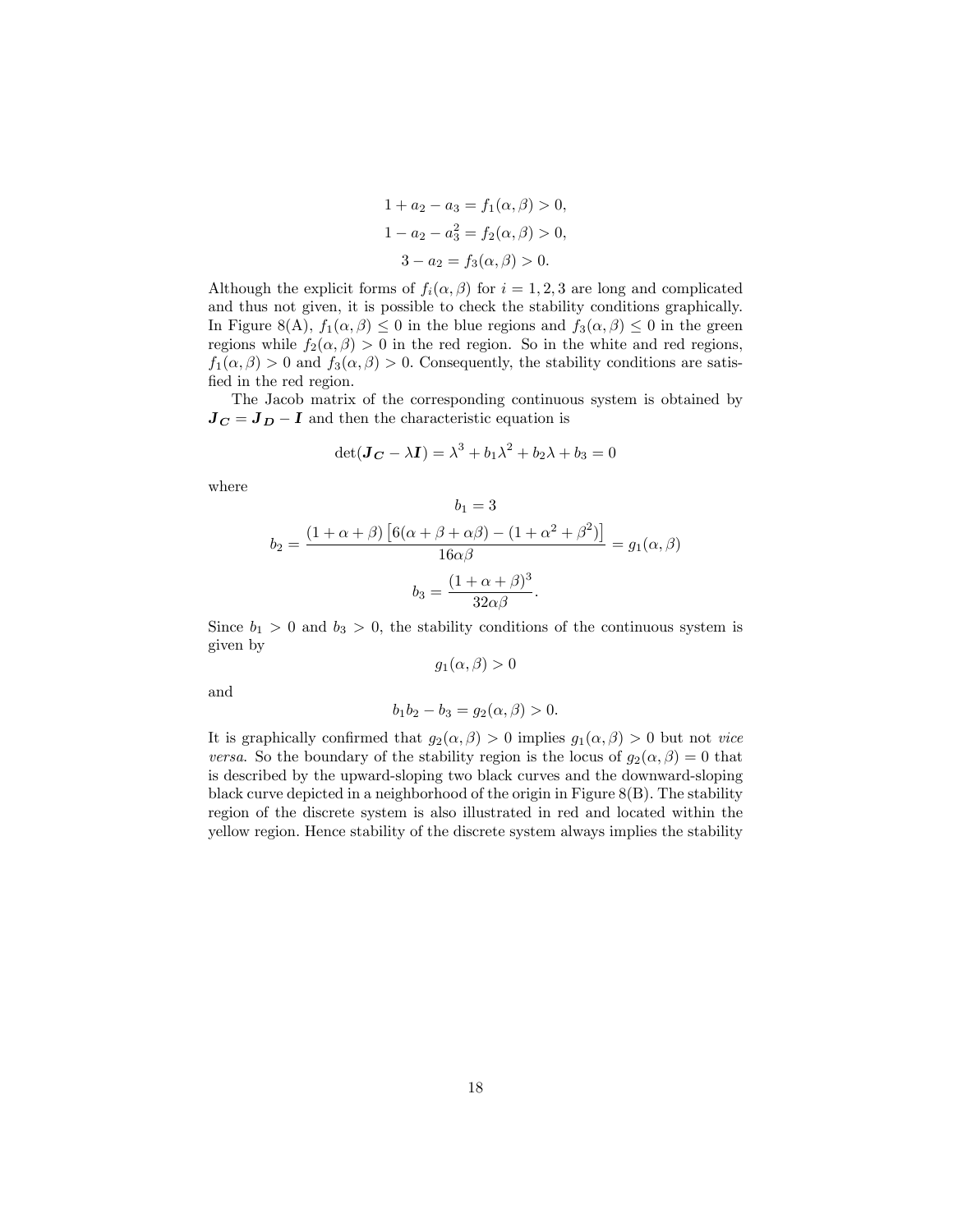of the continuous system.



Figure 8.

# 4 Delay in Continuous System

Delay has been thought to be one of the main ingredients for cyclic oscillations and thus delay economic dynamics is a relatively old research area. Haldane  $(1933)$  could be the first to examine economic dynamics in a delay differential equation. Since then, delay has been considered in various areas of economics, Kalecki (1935) and Goodwin (1950) for macroeconomic fluctuations, Howroyd and Russel (1984) for oligopoly dynamics, Mackey (1989) for price dynamics. Only recently Matsumoto and Szidarovszky (2014) formulate a delay monopoly as a model possesing the properties of the discrete system and the continuous system. To name a few, however it is true that the growth rate of delay study has been very slow. In this section we return to an  $n$ -dimensional model and consider how the delays in variables affect dynamics with adjustment toward best replies. To this end, we extend the duopoly model (22) in Example 2 to the n-dimensional oligopoly model,

$$
\dot{x}_j(t) = k_j \left[ -x_j(t) + R_j(Q_{-j}(t)) \right] \text{ for } j = 1, 2, ..., n. \tag{33}
$$

To simplify the analysis, we impose the following assumption:

**Assumption**  $k_j = k$  for all  $j = 1, 2, ..., n$ .

The coefficient matrix is

$$
\mathbf{J}_{\mathbf{C}} = \begin{pmatrix} -k & -k/2 & \cdots & -k/2 \\ -k/2 & -k & \cdots & -k/2 \\ \cdot & \cdot & \cdot & \cdot \\ -k/2 & -k/2 & \cdots & -k \end{pmatrix}
$$
(34)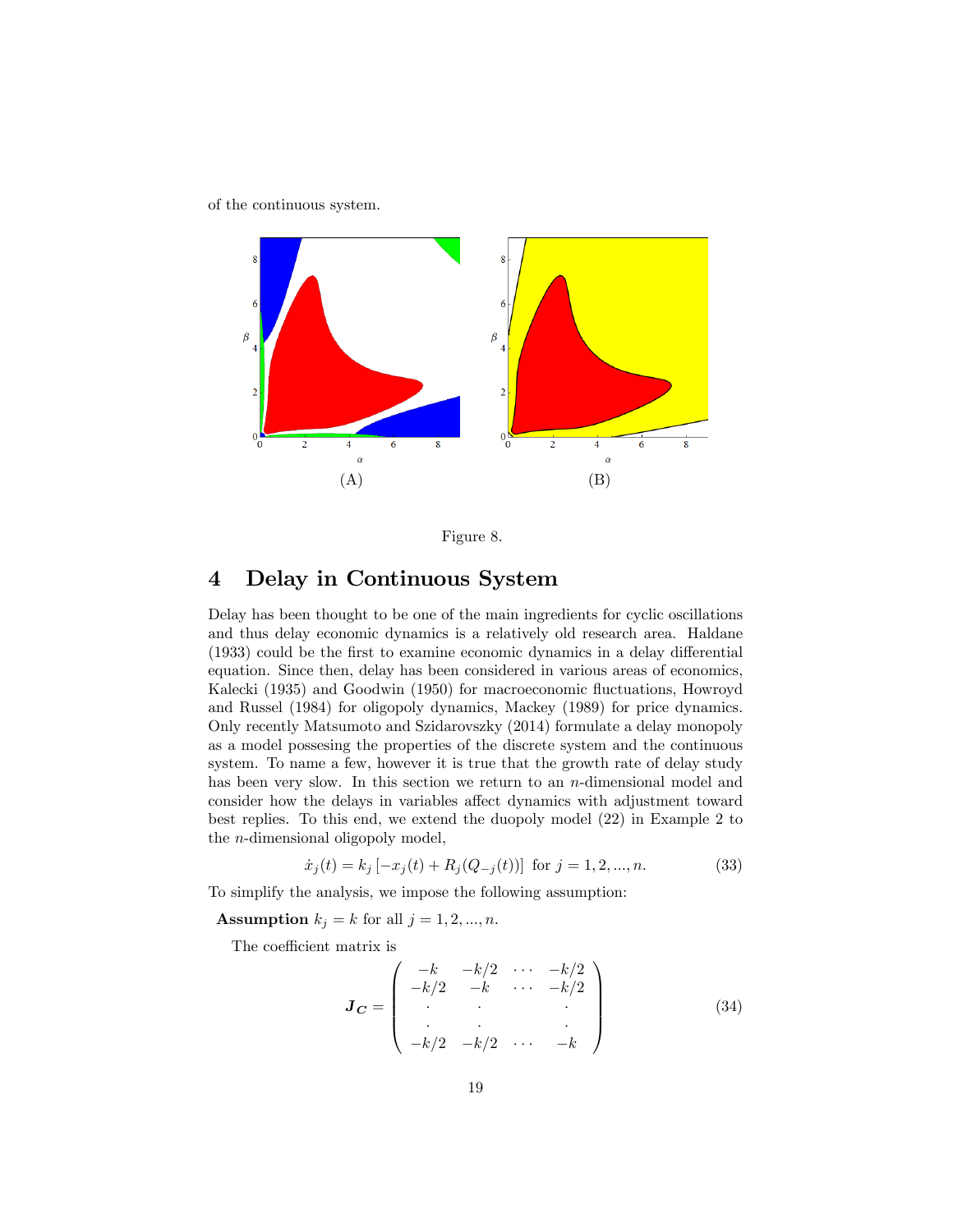and then the characteristic equation is given by  $\det(\mathbf{J}_{\mathbf{C}} - \lambda \mathbf{I}) = 0$  or

$$
(-1)^n \left(\lambda + \frac{k}{2}\right)^{n-1} \left(\lambda + \frac{n+1}{2}k\right) = 0.
$$

The characteristic roots are

$$
\lambda^C_1=\ldots=\lambda^C_{n-1}=-\frac{1}{2}k<0\text{ and }\lambda^C_n=-\frac{n+1}{2}k<0
$$

and thus the n-dimensional model (33) is asymptotically stable. On the other hand, the characteristic roots of the corresponding discrete system are obtained by  $\lambda^D = 1 + \lambda^C$ ,

$$
\lambda_1^D = \dots = \lambda_{n-1}^D = 1 - \frac{1}{2}k < 1
$$
 and  $\lambda_n^C = 1 - \frac{n+1}{2}k < 1$ 

which yield the stability conditions,  $-1 < \lambda_{j-1}^D$  for  $j = 1, 2, ..., n-1$  and  $-1 < \lambda_n^C$ or simply

$$
k < \frac{4}{n+1} \text{ for } n \ge 2. \tag{35}
$$

Hence the stabilty depends on the value of the adjustment coefficient and the number of the firms. Theocharis problem is still alive in the discrete system. We now introduce delays into the continuous system  $(33)$  and see how the delay affect its dynamics. In the following, we examine the delay effects in three different ways: delays only in the comeptitors' variables, delays only in the own variable and delays in both variables.

### 4.1 Off-Diagonal Delays

We first consider the case in which the firms have delays for obtaining information about the comptitors' decisions which we call *information delays*. The dynamic system  $(33)$  with the same adjustment coefficients is modified as follows:

$$
\dot{x}_j(t) = k_j \left[ R_j(Q_{-j}(t-\tau)) - x_j(t) \right] \text{ for } j = 1, 2, ..., n \tag{36}
$$

where  $\tau > 0$  is the length of the information delay and is assumed to be identical for all firms for the sake of analytical simplicity. Assuming the exponential solutions,  $x_j(t) = e^{\lambda t} u_j$  for  $j = 1, 2, ..., n$  and substituting these into (36) give the coefficient matrix

$$
\mathbf{J}_1 = \begin{pmatrix} -k & -\frac{k}{2}e^{-\lambda t} & \cdots & -\frac{k}{2}e^{-\lambda t} \\ -\frac{k}{2}e^{-\lambda t} & -k & \cdots & -\frac{k}{2}e^{-\lambda t} \\ \vdots & \vdots & \ddots & \vdots \\ -\frac{k}{2}e^{-\lambda t} & -\frac{k}{2}e^{-\lambda t} & \cdots & -k \end{pmatrix}
$$
(37)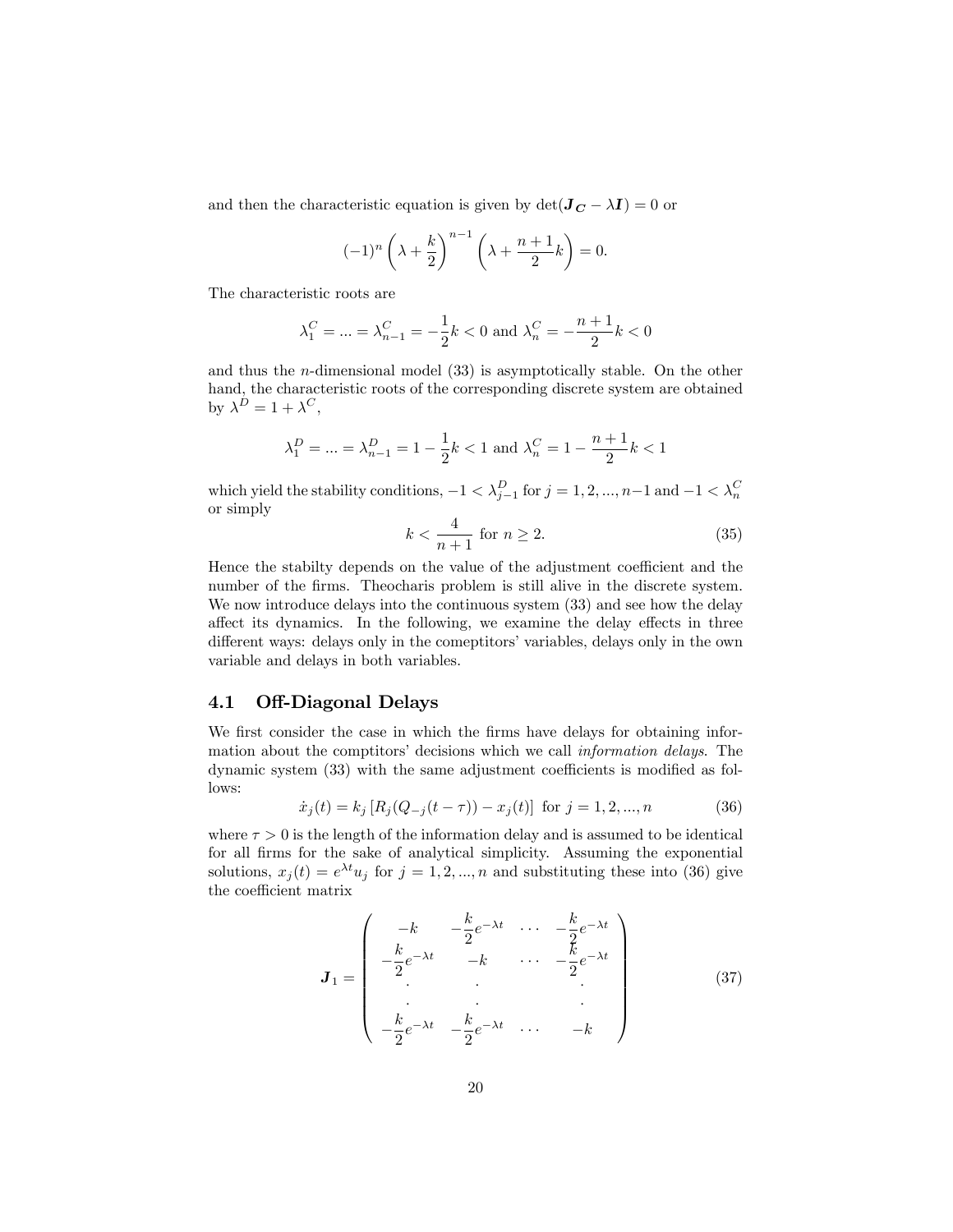and the corresponding characteristic equation is given by  $\det(\mathbf{J}_1 - \lambda \mathbf{I}) = 0$  or

$$
\left(\lambda + k - \frac{k}{2}e^{-\lambda t}\right)^{n-1} \left(\lambda + k + \frac{n-1}{2}ke^{-\lambda t}\right) = 0
$$

that generates two independent equations,

$$
\lambda + k - \frac{k}{2}e^{-\lambda t} = 0 \text{ and } \lambda + k + \frac{n-1}{2}ke^{-\lambda t} = 0.
$$
 (38)

Supposing that  $\lambda = i\omega$  with  $\omega > 0$  and substituting it into the first equation of (38), we have

$$
i\omega + k - \frac{k}{2} (\cos \tau \omega - i \sin \tau \omega) = 0
$$

which is divided into the real and imaginary parts,

$$
k - \frac{k}{2}\cos \tau \omega = 0,
$$
  

$$
\omega - \frac{k}{2}\sin \tau \omega = 0.
$$

Moving the constant terms to the right hand sides and adding the squares of these equations gives

$$
\omega^2 = -\frac{3}{4}k^2 < 0
$$

in which the inequality leads to the result that there is no  $\omega > 0$ . This implies that no stability switch occurs. In the same way, supposing that  $\lambda = i\omega$  with  $\omega > 0$ , substituting it into the second equation of (38) and dividing the resultant expressions into the real and imaginary parts give

$$
k + \frac{n-1}{2}k\cos\tau\omega = 0,
$$
  

$$
\omega - \frac{n-1}{2}k\sin\tau\omega = 0.
$$
 (39)

Again, moving the constant terms to the right hand sides and adding the squares of these equations gives

$$
\omega^2 = \frac{(n+1)(n-3)}{4}k^2
$$

from which we derive the following two results,

- (i) if  $n \leq 3$ , then there is no  $\omega > 0$ , implying no stability switch;
- (*ii*) if  $n \geq 4$ , then there is  $\omega^* =$  $\frac{\sqrt{(n+1)(n-3)}}{2}k > 0$ , implying stability switch

Substituting  $\omega^*$  into the first equatio of (39) and solving it for  $\tau$  determine the threshold values of  $\tau$  for which some of the characteristic roots are purely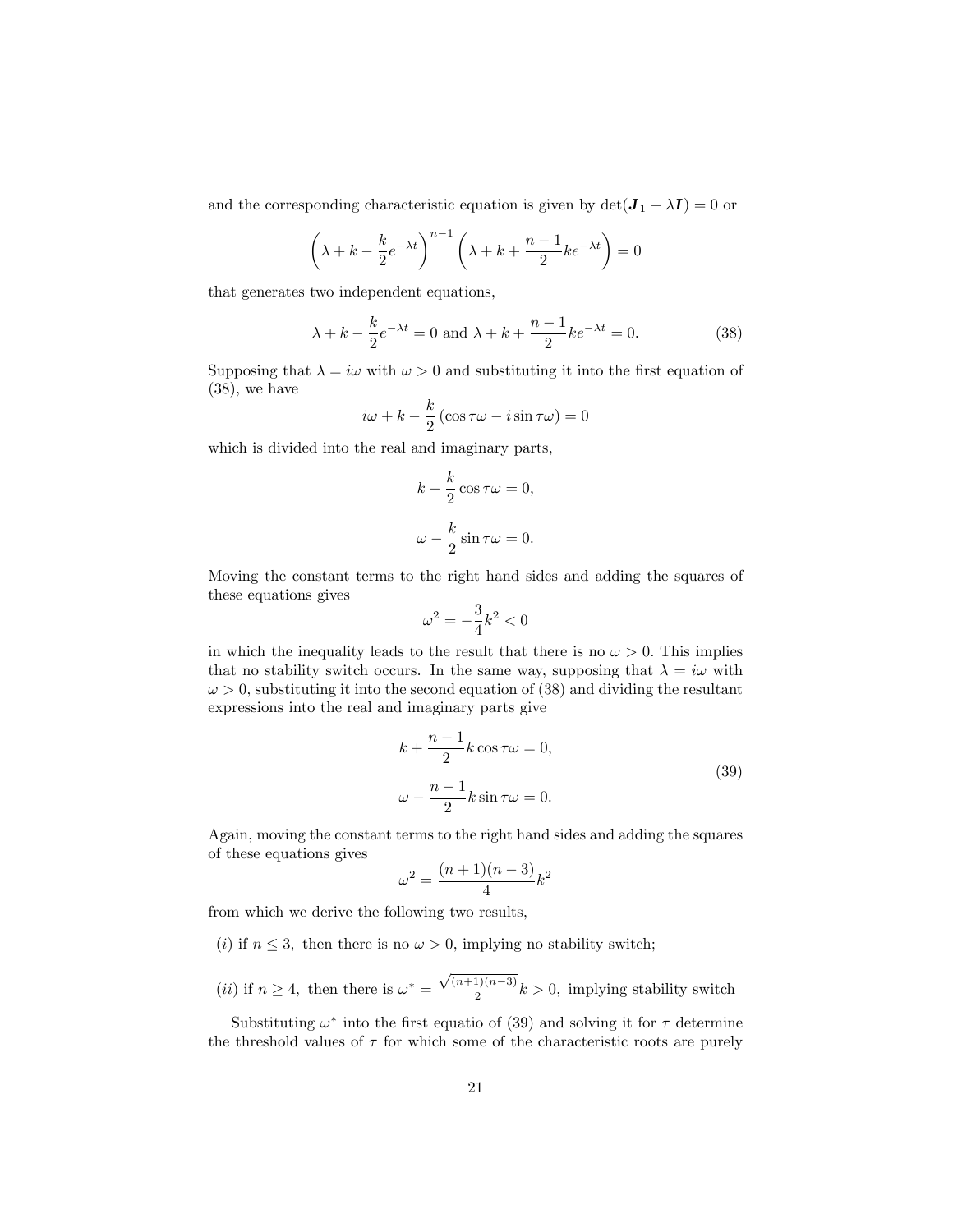imaginary,<sup>5</sup>

$$
\tau_m^* = \frac{1}{\omega^*} \left[ \cos^{-1} \left( -\frac{2}{n-1} \right) + 2m\pi \right].
$$

Since it is already shown that the system is asymptotically stable for  $\tau = 0$ , stability is switchd to instability when  $\tau$  first arrives at the threshold value  $\tau_0^*$ ,

$$
\tau_0^*(k, n) = \frac{2\cos^{-1}\left(-\frac{2}{n-1}\right)}{\sqrt{(n+1)(n-3)}}\frac{1}{k} \tag{40}
$$

which is a hyperbola with respect to  $k$ . The first factor of the right hand side expression approximately takes

2.06 if 
$$
n = 4
$$
, 1.21 if  $n = 5$  and 0.87 if  $n = 6$ .

So the hyperbolic curve shifts downward as the number of the firms in the market increases, that is, increasing  $n$  has a destabilizing effect in the sense that the stability region in the  $(k, \tau)$  plane shrinks.

### 4.2 Diagonal Delays

We now examine the case in which the firms have delays for making decisins to change production and/or for putting these descisions into effects which we call  $implementation$  delays. The dynamic system  $(33)$  is modified as follows:

$$
\dot{x}_j(t) = k_j \left[ -x_j(t-\tau) + R_j(Q_{-j}(t)) \right] \text{ for } j = 1, 2, ..., n \tag{41}
$$

where  $\tau > 0$  now denotes the length of the implementation delay and is assumed to be identical for all firms for the sake of analytical simplicity. Given  $x_i =$  $e^{-\lambda t}u_j$  for  $j=1,2,...,n$ , the coefficient matrix is

$$
\mathbf{J}_2 = \begin{pmatrix} -ke^{-\lambda t} & -\frac{k}{2} & \cdots & -\frac{k}{2} \\ -\frac{k}{2} & -ke^{-\lambda t} & \cdots & -\frac{k}{2} \\ \vdots & \vdots & \ddots & \vdots \\ -\frac{k}{2} & -\frac{k}{2} & \cdots & -ke^{-\lambda t} \end{pmatrix}
$$
(42)

:

and the corresponding characteristic equation is given by  $\det(\mathbf{J}_2 - \lambda \mathbf{I}) = 0$  or

$$
\left(\lambda - \frac{k}{2} + ke^{-\lambda t}\right)^{n-1} \left(\lambda + \frac{n-1}{2}k + ke^{-\lambda t}\right) = 0
$$

<sup>5</sup> Substituting  $\omega^*$  into the second equation and solving it for  $\tau$  give the different form for the same value,

$$
\tau_n^* = \frac{1}{\omega^*} \left[ \pi - \sin^{-1} \left( \frac{2\omega^*}{(n-1)k} \right) + 2n\pi \right]
$$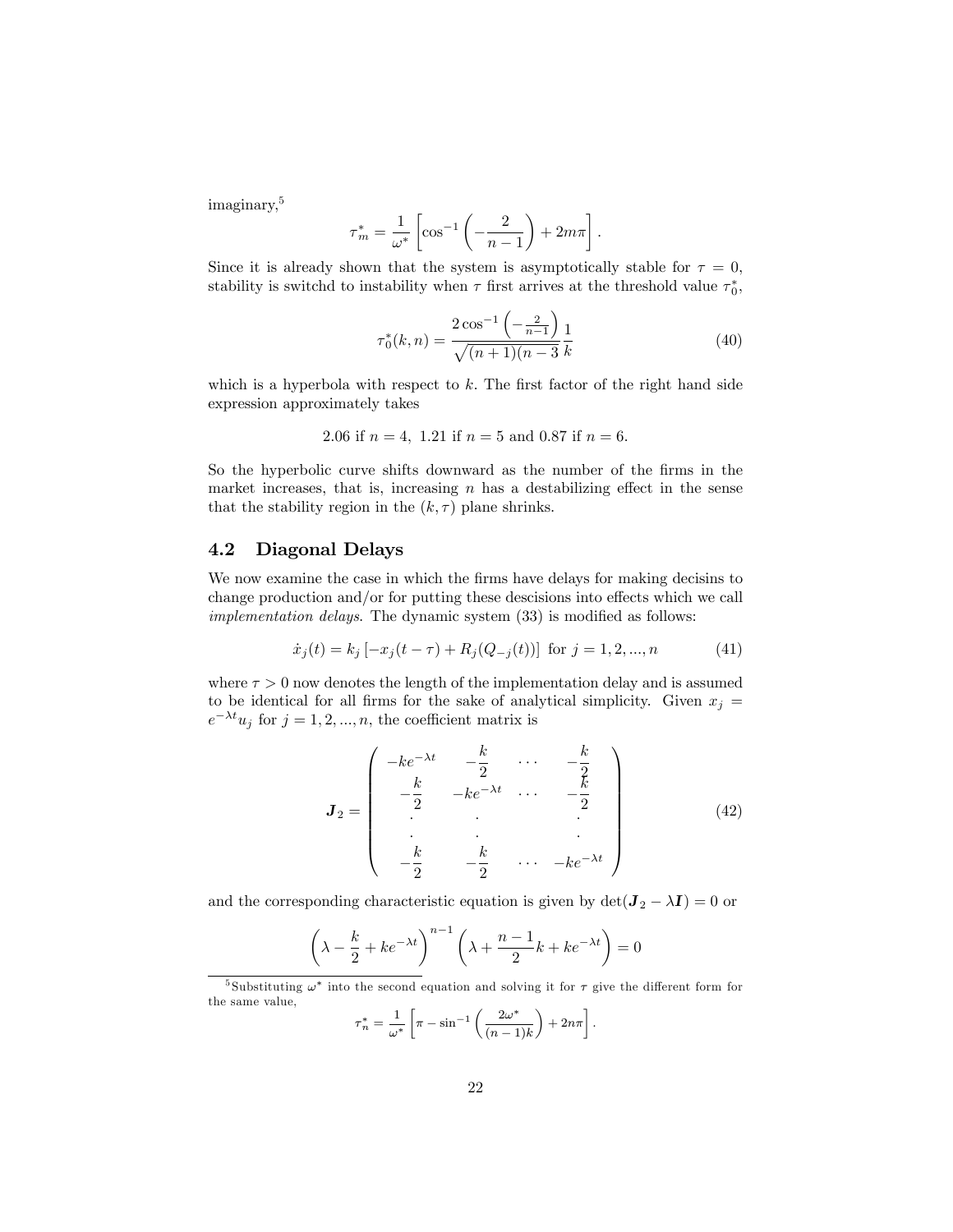that generates two independent equations,

$$
\lambda - \frac{k}{2} + ke^{-\lambda t} = 0
$$
 and  $\lambda + \frac{n-1}{2}k + ke^{-\lambda t} = 0.$  (43)

As in the same way as in the Section 4-1, we suppose that  $\lambda = i\omega, \ \omega > 0$  and substitute it into the first equation of  $(43)$ . Following the same procedure yields

$$
\omega_a^*=\frac{\sqrt{3}}{2}k>0
$$

and

$$
\tau_{a,m}^* = \frac{1}{\omega_a^*} \left[ \cos^{-1} \left( \frac{1}{2} \right) + 2m\pi \right].
$$

The threshold value  $\tau_{a,0}^*$  is

$$
\tau_{a,0}^*(k) = \frac{2\pi}{3\sqrt{3}} \frac{1}{k}.\tag{44}
$$

Notice that this value is independent from the number of the firms.

Solving the scond equation of (43) with  $\lambda = i\omega$  presents

$$
\omega^2 = \frac{(n+1)(3-n)}{4}k^2
$$

which can be positive only for  $n = 2$ ,

$$
\omega_b^*=\frac{\sqrt{3}}{2}k>0
$$

and

$$
\tau_{b,m}^* = \frac{1}{\omega_b^*} \left[ \cos^{-1} \left( -\frac{1}{2} \right) + 2m\pi \right].
$$

The threhold value  $\tau_{b,0}^*$  is

$$
\tau_{b,0}^*(k) = \frac{4\pi}{3\sqrt{3}} \frac{1}{k} = 2\tau_{a,0}^*.
$$
\n(45)

Equation (45) implies that the delay system (41) is stable for  $\tau < \tau_{a,0}^*$  and loses stability for  $\tau \geq \tau_{a,0}^*$ . Hence equation (44) determines the stability switching curve even for  $n = 2$ .

## 4.3 Diagonal and Off-Diagonal Delays

In this subsection we deal with the case in which the implmentation and information delays coexist. However, for the sake of simplifity both delays are assumed to be idential. So the delay dynamic system is

$$
\dot{x}_j(t) = k_j \left[ -x_j(t-\tau) + R_j(Q_{-j}(t-\tau)) \right] \text{ for } j = 1, 2, ..., n \tag{46}
$$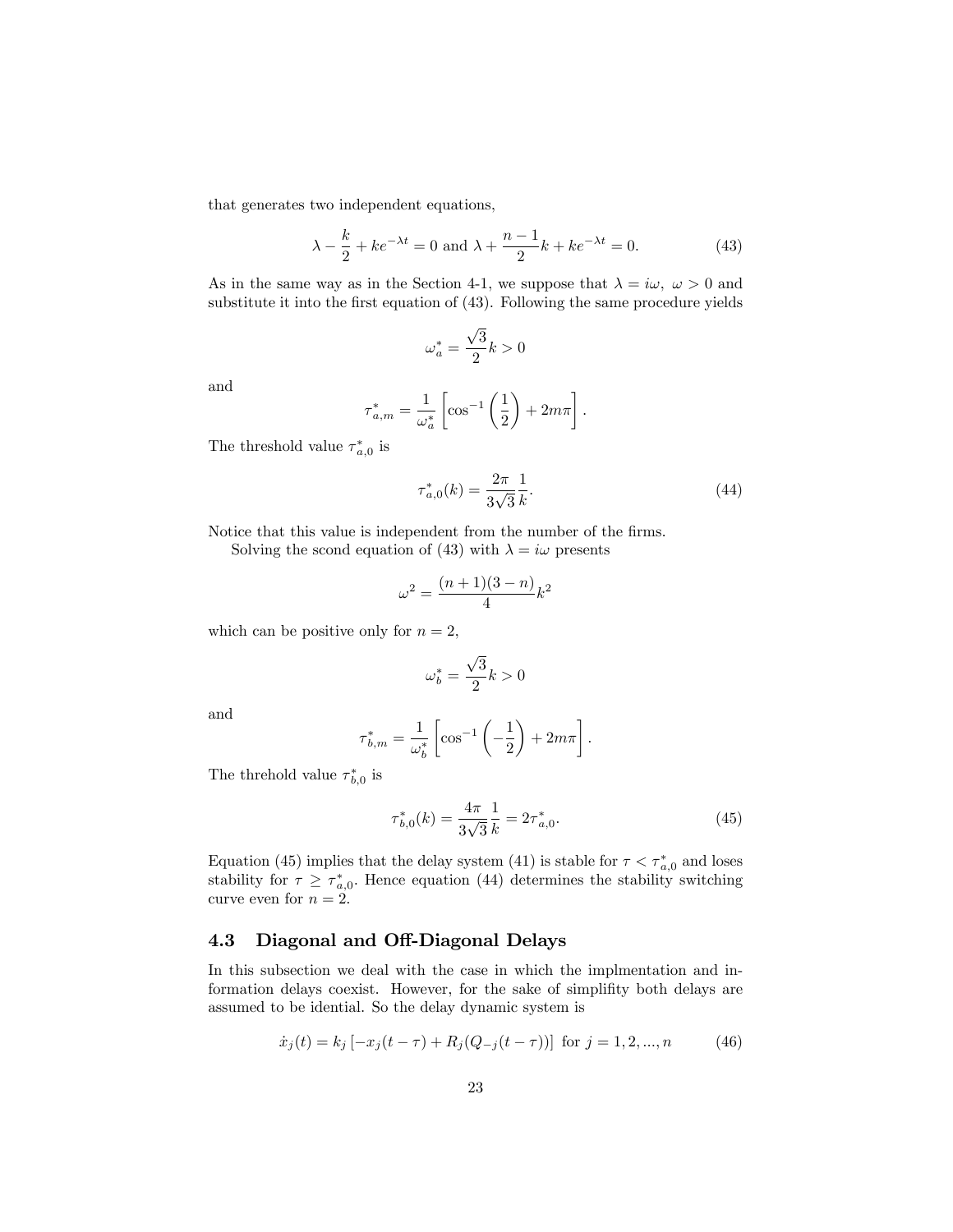where  $\tau > 0$  now denotes the length of the implementation and infomation delay. The coefficient matrix is

$$
\mathbf{J}_3 = \begin{pmatrix} -ke^{-\lambda t} & -\frac{k}{2}e^{-\lambda t} & \cdots & -\frac{k}{2}e^{-\lambda t} \\ -\frac{k}{2}e^{-\lambda t} & -ke^{-\lambda t} & \cdots & -\frac{k}{2}e^{-\lambda t} \\ \vdots & \vdots & \ddots & \vdots \\ -\frac{k}{2}e^{-\lambda t} & -\frac{k}{2}e^{-\lambda t} & \cdots & -ke^{-\lambda t} \end{pmatrix}
$$
(47)

and the corresponding characteristic equation is given by  $\det(\mathbf{J}_3 - \lambda \mathbf{I}) = 0$  or

$$
\left(\lambda + \frac{k}{2}e^{-\lambda t}\right)^{n-1} \left(\lambda + \frac{n+1}{2}ke^{-\lambda t}\right) = 0
$$

that generates two independent equations,

$$
\lambda + \frac{k}{2}e^{-\lambda t} = 0 \text{ and } \lambda + \frac{n+1}{2}ke^{-\lambda t} = 0.
$$
 (48)

As in the same way as in the Section 4-1, we suppose that  $\lambda = i\omega, \ \omega > 0$  and substitute it into the first equation of  $(46)$  to obtain

$$
\omega^*_A=\frac{k}{2}>0
$$

and

$$
\tau_{A,m}^* = \frac{1}{\omega_A^*} \left( \frac{\pi}{2} + 2m\pi \right)
$$

with

$$
\tau_{A,0}^*(k) = \frac{\pi}{k}.
$$

Solving the scond equation of (43) with  $\lambda = i\omega$  for  $\omega$  presents

$$
\omega_B^*=\frac{n+1}{2}k>0
$$

and

$$
\tau_{B,m}^* = \frac{1}{\omega_B^*} \left( \frac{\pi}{2} + 2m\pi \right)
$$

with

$$
\tau_{B,0}^*(k,n) = \frac{\pi}{n+1} \frac{1}{k} = \frac{1}{n+1} \tau_{A,0}^*(k). \tag{49}
$$

Equation (49) implies that the delay system (46) is stable for  $\tau < \tau_{b,0}^*$  and unstable for  $\tau \geq \tau_{b,0}^*$ . Hence  $\tau_{b,0}^*$  determines the stability switching curve.

We now examine the locations of the stability switchi curves in three cases,  $(40)$ ,  $(44)$  and  $(22)$ . First compare the first factors that depend only on the value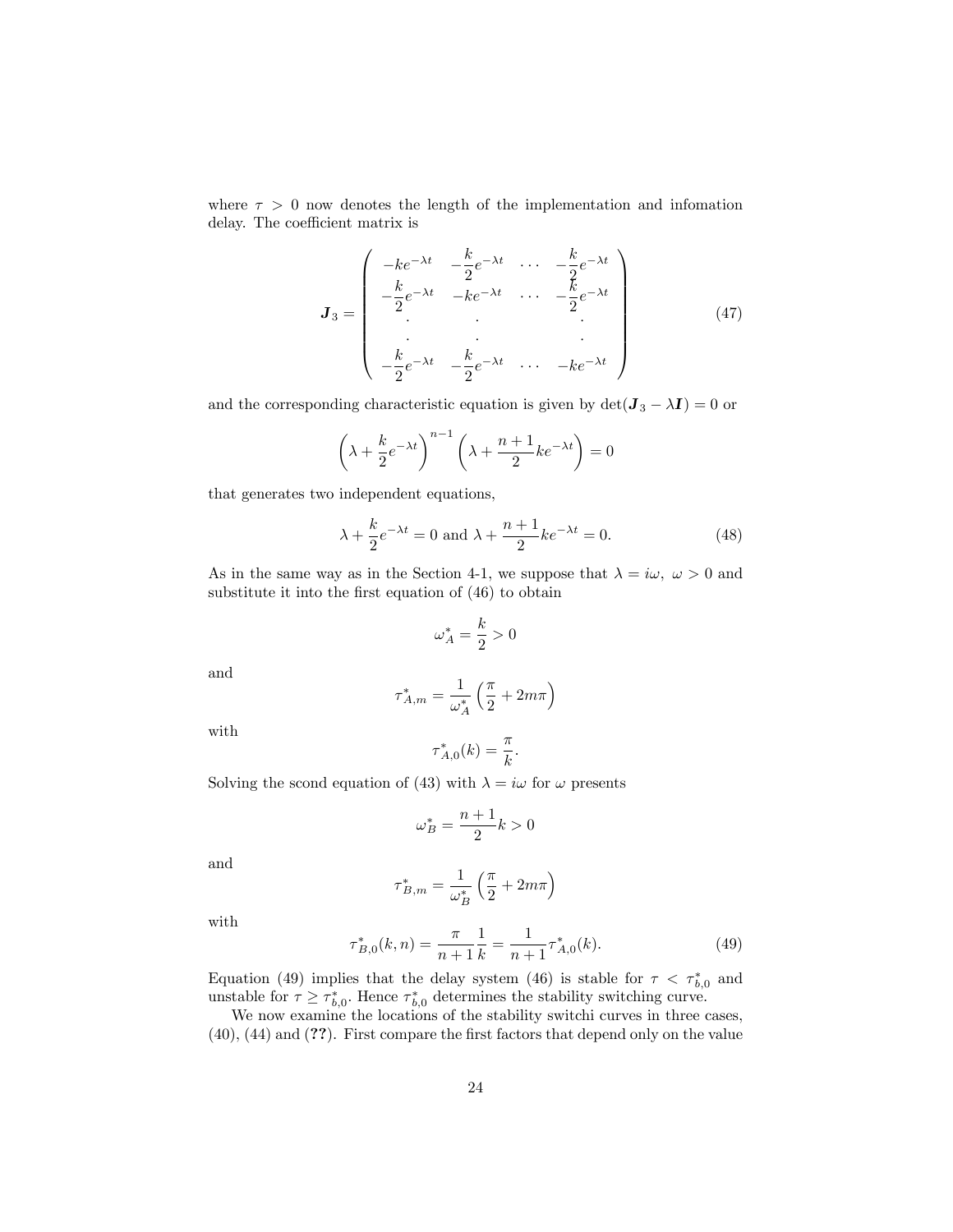of *n* as depicted in Figure 9(A). The blue, red and green curves are described, respectively, by

$$
\frac{2\cos^{-1}\left(-\frac{2}{n-1}\right)}{\sqrt{(n+1)(n-3)}}, \frac{2\pi}{3\sqrt{3}} \text{ and } \frac{\pi}{n+1}.
$$

It is seen that

$$
\frac{2\cos^{-1}\left(-\frac{2}{n-1}\right)}{\sqrt{(n+1)(n-3)}} > \frac{\pi}{n+1} \text{ and } \frac{2\pi}{3\sqrt{3}} > \frac{\pi}{n+1} \text{ always for any } n > 3 \tag{50}
$$

and

$$
\frac{2\cos^{-1}\left(-\frac{2}{n-1}\right)}{\sqrt{(n+1)(n-3)}} \ge \frac{2\pi}{3\sqrt{3}} \text{ if } n \le 5. \tag{51}
$$

Figure 9(B) illustrates the stability switching curves in the  $(k, \tau)$  regions in which the real curves have  $n = 4$  and the dotted curves have  $n = 6$ . It is seen first that increasing *n* shifts the cuves downward except the  $\tau = \tau_a^*(k)$ , that is, it has a destabilizing effect. It is seen second that, as indicated by  $(51)$ , the o§-diagonal delay has stronger destabilizing e§ect than the diagonal delay if  $n < 5$  and the relation is reversed if  $n > 5$ . It is lastly senn that the two delays has stronger destabilizing effect than the single delay.



Figure 9.

We now turn attention to compariosn among the continous, descrete and delay systems. As before the stability region of the descrete sysems is coloured in red and the stability region of the continuous system is the uniton of the red and yellow regions. Notice that the boundary of the red region is described by the  $k = 4/(n + 1)$  curve. First we take  $\tau = 0.7$  and illustrate the real curves of  $\tau_0^*(k, n) = \tau$ ,  $\tau_a^*(k) = \tau$  and  $\tau_B^*(k, n) = \tau$  in blue, black and green, respectively.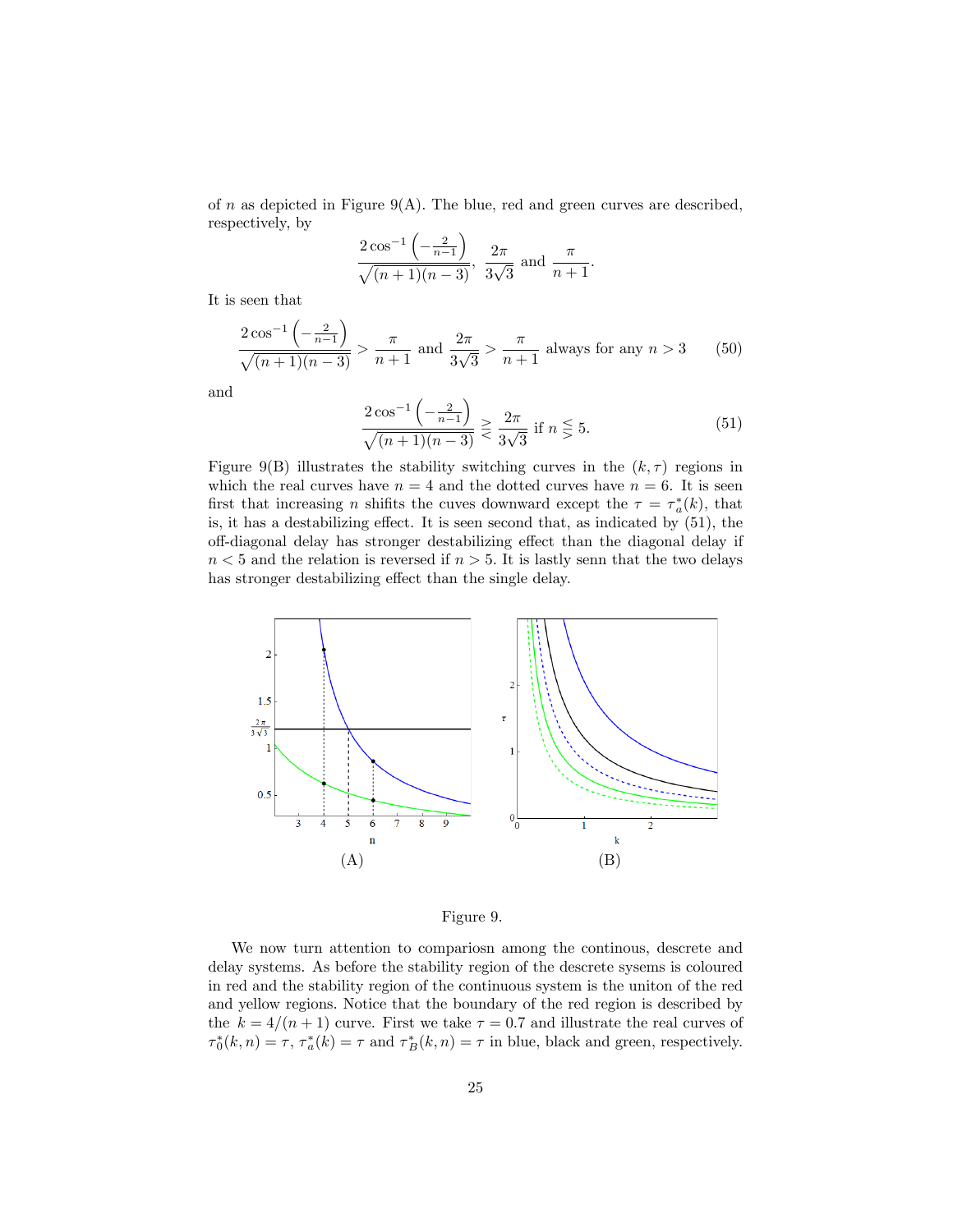It can be seen that all three curves are in the yellow region, implying that the delay system is more stable than the discrete system. We change the value of  $\tau$  to 1.5 and illustrate the stability switching curve in the dotted curves in the same colour. It is seen that the dotted green curve is located in the red region while the some parts of the black and blue dotted curves are in the red region. It depends on the number of the firms involved in the market and the length of the delay whether the discrete system is more stable than the single delay system.



# 5 Conclusions

In this brief note we presented illustrations an simple mathematical facts why continous dynamic system are more stable than their discrete counterparts. In the n-dimensional case the comparirion of the stability regions of the eigenvalues of the Jacobian showed the reason and in the two dimensional case the stability region s of the coefficients of the characteristic polynomials were compared to reach the same conclusion.

# References

[1] Bischi, G-I., C. Chiarella, M. Kopel and F. Szidarovszky (2010), Nonlinear Oligopolies: Stability and Bifurcation, Springer-Verlag, Berlin/New York.